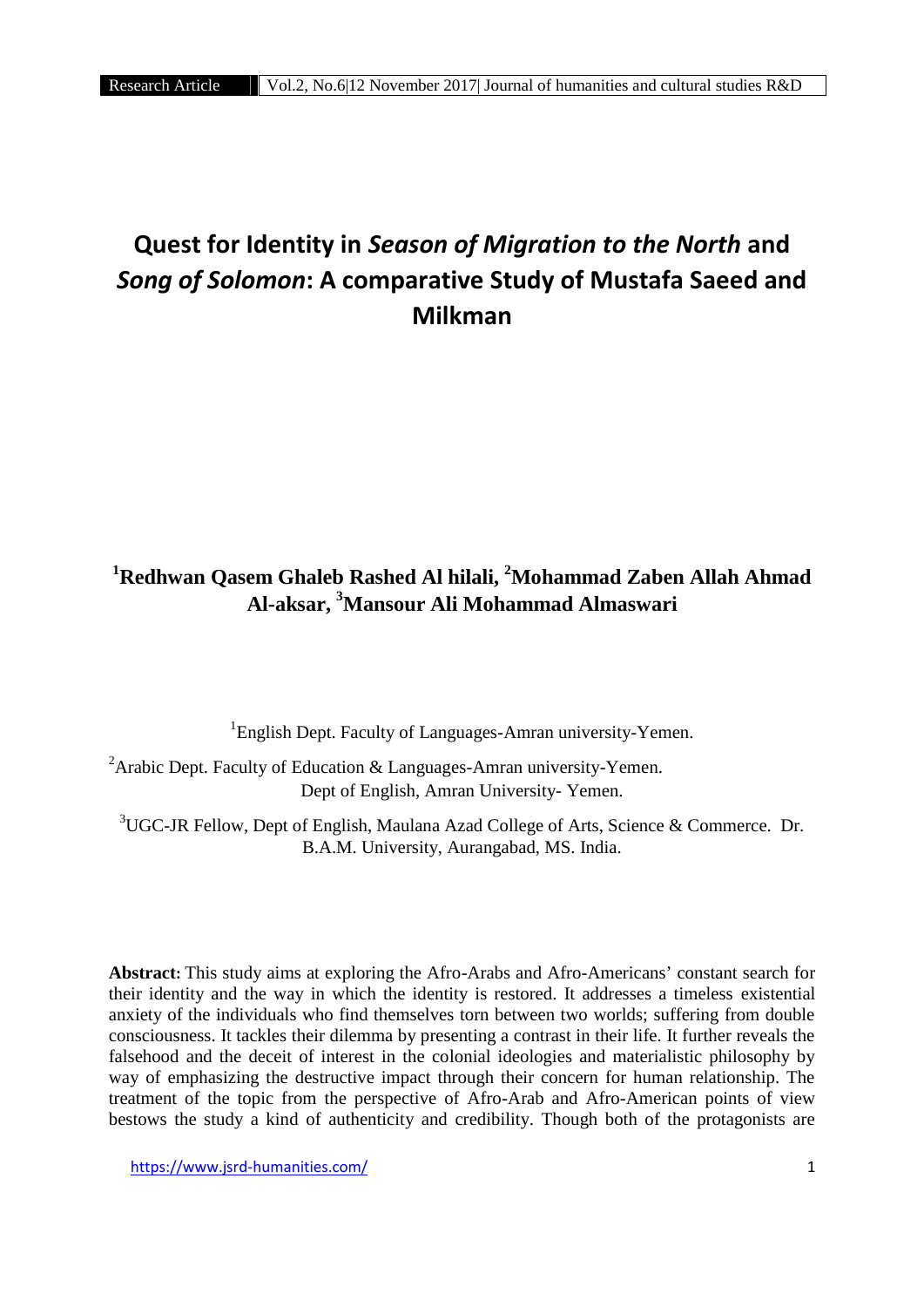uprooted and spent years wandering in search for identity, deprived of parental love as children and are seen as odd and indifferent, at the end Mustafa Saeed fails to develop a sense of identity while Milkman succeeds in establishing a strong identity. It is clear from the research that denying one's past is destructive as it leads one to struggle against his being. Yet, getting the best of the other as well as preserving native roots is necessary for attaining a better and truer self. Past is interrelated to the present and vice versa means that reliable strong roots are essential for a balanced and co-existence life. To the best of our knowledge, no researcher has dealt with such topic as an area of research comparatively. Therefore, the study is important and attractive; and an eclectic approach is adopted by the researchers as both stories, Season of Migration to the North and Song of Solomon are categorized as two postcolonial narratives.

**Key Words:** Afro-Americans, Afro-Arabs, alienation, rootlessness, roots, identity

#### **Introduction**

The question of identity dates back to ancient times and to Rene Descartes claim "I think, therefore I am" (24) is addressed in all literatures of all times. Recently, such question has surfaced to the ground and becomes a tremendous literary preoccupation more than any time before due to the uncertainty, instability and assimilation of nations, diverse cultural identities, race, modernization, globalization and flux that characterize the modern world.

Truthfully, the quest for identity is natural for the people who pass from one stage of life to another or have been under colonization or suppression for ages. It is a natural reaction for those nations that have witnessed a rebirth in order to establish their individualism and distinction from others. Boullata says "It is natural for the emergent or the resurgent nation to embark on such search in order to establish its personality and the distinctiveness of its individuality" (49) to know its place in the history of the world. If the identity is stable and clear, it will gain consistency and firmness. If the identity is troubled and contradictory, it makes one suffer from disintegration and liquefaction in his faith, morals and behavior. Identity is an impenetrable fortress that protects a person and without it human turns into a trivial object and an impersonator.

Many of the societies reborn in history are identified by chaos, confusion and anxiety because of mimicry and imitation of the others. That means the failure to form a positive concept cause identity crisis that stands behind the loss of interest in life due to many of psychological conflicts and recurring frustration that renders the individual self-alienated and lost. A stable and robust, identity is essential for a healthy life. A mentally healthy person lives and mixes with the world with full confidence as he is fully conscious of his identity. The role played by the environment in the formation of the individual identity positively or negatively cannot be detached. The ways of bringing up children followed by the family and society shape the identity through which one either gets interested in life or loses his interest in life.

In modern fiction that is concerned with "the problem of identity in circumstances of extraordinary flux and complexity" (qtd. in El-Nour 181), the quest for identity has preoccupied the literary context. It displays people's search for their identity to redefine themselves after a violent and bloody conflict of the national and sectarian affinities. Afro-Arabs and Afro- Americans who have been the subject of torture and suffering for decades are the central topic of the postcolonial literary works. Their experience of imperialistic suppression and slavery "was put to question in various campaigns of degradation" (Boullata 49).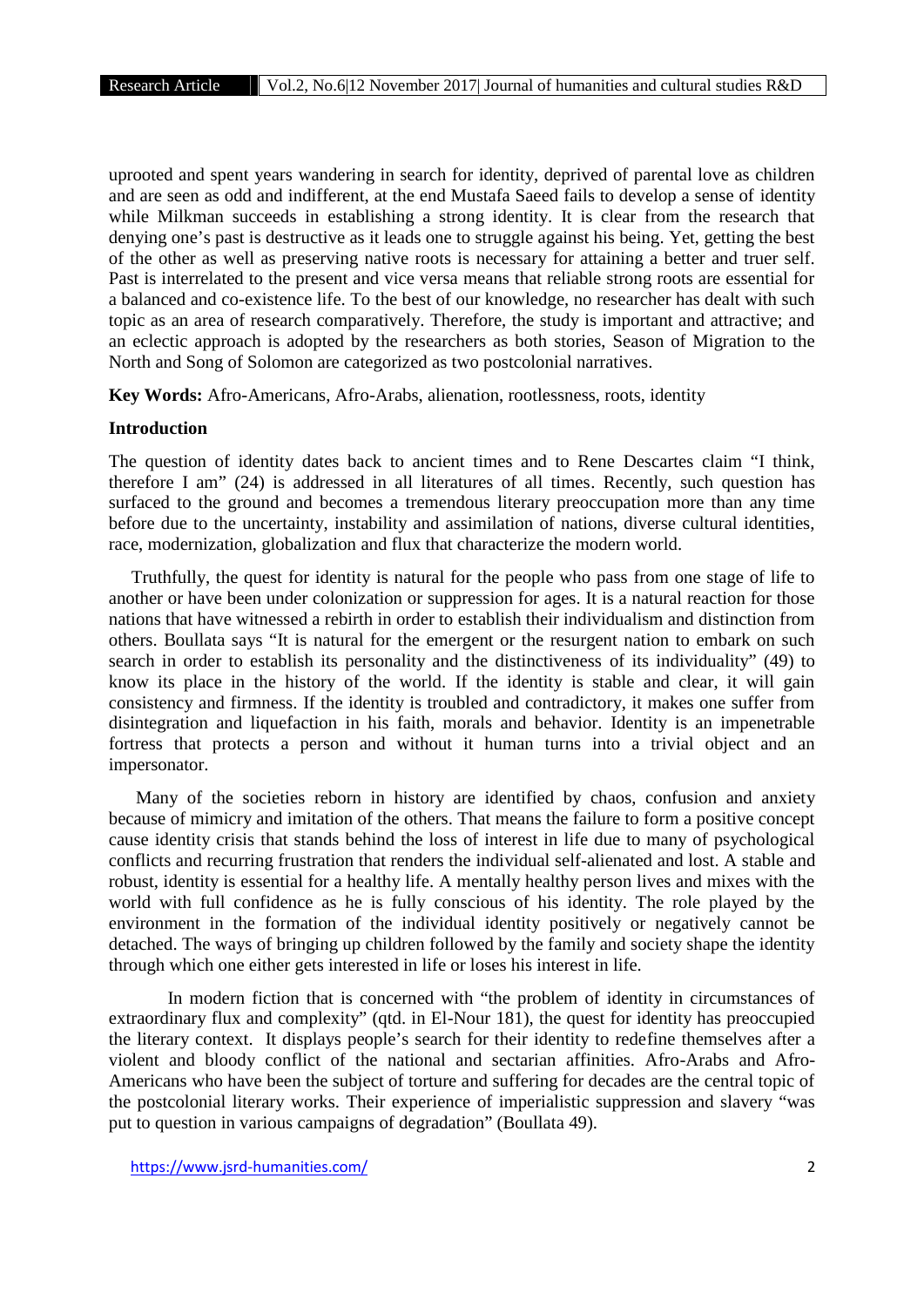After robbing the wealth, colonialism worked hard to deform the colonizer's identity and culture making Arabs a monster follower. The superiority of the white race over the non-white peoples has created a sense of division and alienation in the colonized black identity and beliefs. This leads Negros to what Fanon says "I begin to recognize that the Negro is the symbol of sin, I catch myself hating the Negro. But then I recognize that I am a Negro."(153). The criterion of their evaluation is the skin color. This means the individual is not judged by his academic achievement or success, but by his/her color. In fact, the blacks "were divested of all human reference … ..made to forget their past, their language, their religion….. were prepared to accept anything that came from their masters. They were fed on the myth of white superiority" (Kapoor 187).The remarkable conduct of the whites towards the blacks "look a Negro" or "Mama, see the Negro I'm frightened" (Das 84). The Colonial experience left its nightmarish impact on the colonial societies, which divides their identity in all fields. This prompts them to enter into a confrontation and a reckless search for their identity that is already fragmented. Excluded from their societies and discriminated by the whites, the blacks begin searching for their roots and origins that will grant them a place in the map of the humanity and identity that equals that of the whites. While Afro- Africans assert their identity against the whites, the Arabs asserted their identity first against Turkish domination and then against the Western hegemony.

The intellectuals have found themselves pushed by a strong desire to define themselves with relation to others. An example to the outstanding Arab-African novelists and Afro- American novelists engaged in a quest for identity and who devoted their work to their black people's place in the history are Al-Tayeb Salih((1929 -2009)) and Toni Morrison (1931-).

**Al-Tayeb Salih:** a Sudanese novelist celebrated as "the genius of the Arabic novel" in a book entitled The Genius of Arabic Novel by group of Arab writers and published in Beirut in 1976. Salih is concerned with the search for authentic African personality amidst the overwhelming torrent. He wrote in Arabic language though he is fluent in English and spent his time traveling between east and west. His assertion on writing and expressing himself in Arabic seems to be part of his affirmation of identity. Salih's work is understood "in term of inner conflict and the search for the affirmation of individual identity"(El-Nour 8).Salih confirms that "The foundation of my work, for what it is worth lies is what I am: a Sudanese Muslim Arab who was born at a certain time, in a certain place"( Sharif). His "deep concern with the exploration of identity is what gives Salih's work its coherence and gives it its special place in Sudanese literature" (El- Nour 181). However, Salih gains universal name among the greatest Arab writers of the  $20<sup>th</sup>$ century with the publication of his masterpiece Season of Migration to North (Arabic version 1966, English version-1969) (SMN). SMS, Salih's second novel which has been translated into many languages is considered "among the six finest novels to be written in modern Arabic literature" (Salih 5).

**Toni Morrison** (1931-): The first African American woman writer to receive the Nobel Prize for literature in 1993.She also won the Pulitzer Prize in 1988 for Beloved (1987). Her literary works show her commitment and concern not only for her black people, but also that of human beings. Her "overriding theme in her novels: the search for love and identity" (Washington 11). Her novels reflect the agonizing black history that has affected the identity of African American and their powerful cultural heritage. For her, "individual constructions of identity are affirmed by seeing something of oneself and one's forebear in representation of the history of the nation" (Weedon 26).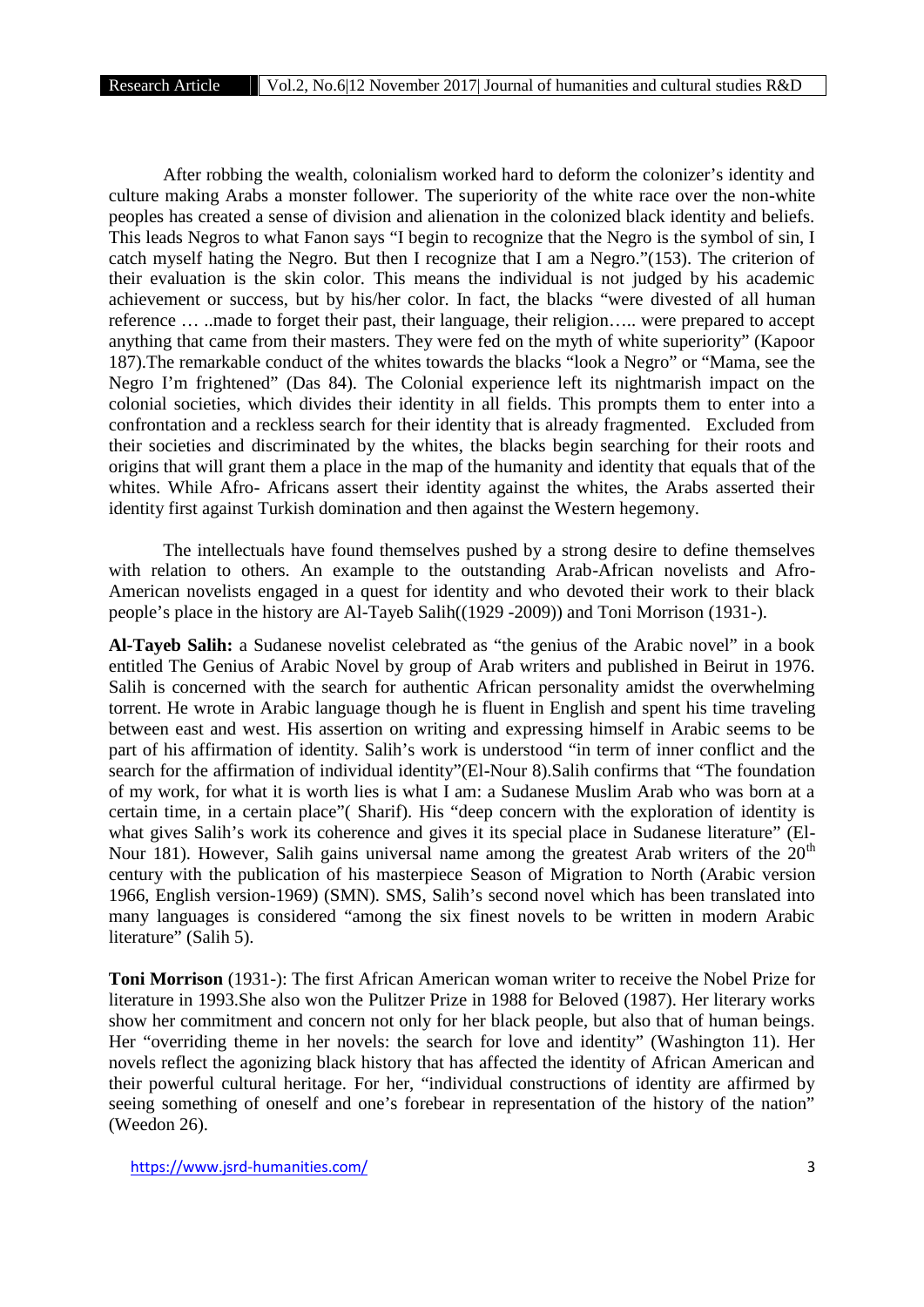**Song of Solomon** (SS) (1977) is Morrison's third novel and the first novel whose protagonist is a male. It is considered the greatest novel ever written by Afro-American writer. It was cited by the Swedish Academy and won the National Books Critics Award. It has been ranked as one of the best English novels of the  $20<sup>th</sup>$  century. It presents the issue of Black identity. Due to its content and deviation from other novels, it is one of the challenging novels of Morrison.

Both (SMN) and (SS) are similar in terms of search for identity. It is a quest for roots, place and identity and the impact hegemony of the whites' culture on the blacks. The narratives that are similar in the heroes' suffering from the tragedy of self-fission examine the core of the human problem that arises when one finds himself torn between two worlds with no home. The title of SS indicates a natural migration from Europe and back to the south. However, the title of SMN suggests something has gone wrong as migration goes against nature. As the title arouses its invertible nature, the ending of the narrative is unforeseeable. The journey is symbolic and historic. There is an attempt in both novels to bring back native identity to wholeness despite the damage done through colonization and slavery. The importance of family and community in sustaining the individual identity is emphasized. Both of the protagonists lack family in the spiritual sense. They are uprooted and spent years in search for their entity. Though they absorb the identity of the whites, they find themselves rejected by both worlds. The novels show the destructive impact which the loss of identity has on the individual and the society. At the end Mustafa fails to establish a sense of identity while Milkman develops a secure identity after a long series of discoveries of his roots and ancestors. They demonstrate the importance of understanding one's heritage. Yet the ending of both protagonists is mysterious.

Mustafa is fatherless and he does not know his father who points out he doesn't know his identity and his past. This means Mustafa is not originally Sudanese in his belonging or his heritage. Saeed is African and Arabic "I'm like Othello — Arab—African,"" (SMN 39). This mirrors the schizophrenia of the Africans in the west. While he identifies himself as Arab; he is identified as African by the others due to his color. Similarly, Milkman does not know the real name of his father or grandfather; and was left unaware of that. Milkman's father accepted a new name given to him (when his real name was recorded wrongly) with a hope of hiding his history of slavery. His acceptance shows how Afro-Americans renounced their original identity upon their arrival to the USA declaring a struggle against their being. Both of the lifeless and loveless families affect their sons negatively. In fact, Losing parents' warm and love, they turn into indifferent to survive and lead a life of alienation and restlessness. Also, due to the absence of intimacy, the sons feel emotionless, rootless and experience a sense of not belonging to their families and places; which causes trauma of identity crisis. They suffer from a marginal existence as strangers due to their hybrid culture. Both are influenced by ladies, Milkman by Pilate while Mustafa by Mrs. Robinson.

# **Season of Migration to the North (SMN)**

The narrative shows the dilemma of Afro-Arabs who find themselves without past nor a viable future and their struggle for identity. It represents the reality in the post-colonial period with all of its views, contradictions and conflicting voices, regardless of what is going on in the minds of intellectuals from the deep conflicts, tragedies and complex dimensions in the mid-sixties. Mustafa Saeed is a symbol of intellectual hero in the colonial society who experienced colonialism to the core, drank it with the English language that came with the new system of life,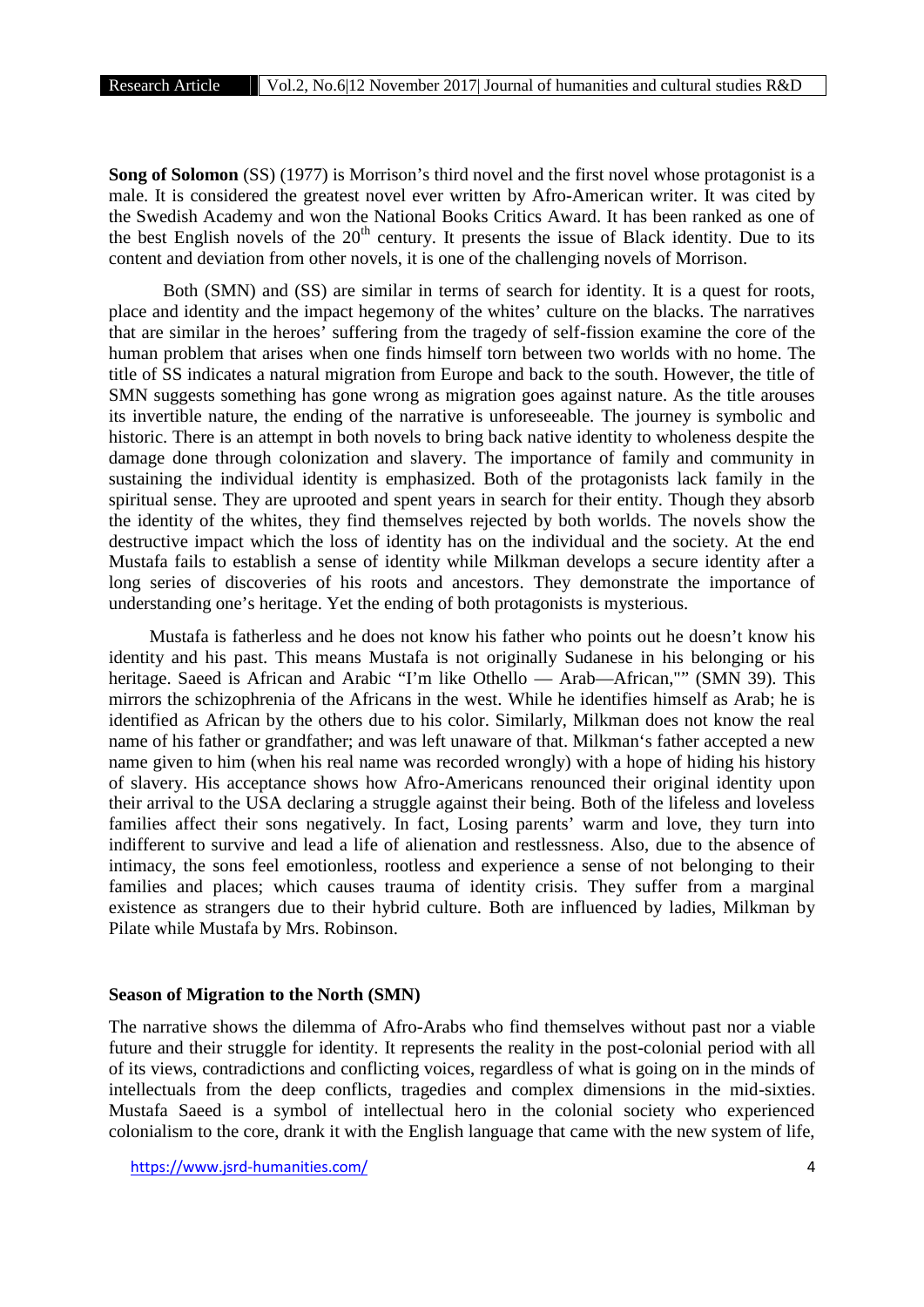absorbed its culture and civilization fully and realized its values physically, spiritually and historically.

The novel depicts the dilemma of Mustafa Saeed who is torn between sticking with his original identity and the western one. Rejecting his past, history, values, religion and heritage with a hope of being accepted as one of the white society, he finds himself completely strange rejected by the two worlds. The sense of alienation and loss doesn't leave him in his home and abroad. He "savored that feeling of being nowhere, alone" (SMN 31). Historically, Saeed (born two weeks before the bloody encounter between an independent theocratic Sudan and the British Empire) stands for the early generation troubled by the loss of identity and unable to assimilate with the western identity which indicates the impact of colonization on the colonized identity. "I was conscious and not conscious. Was I asleep or awake? Was I alive or dead?"(SMN 126). His words embody the influence of the colonization in its worst forms and tragic violence: selffission not only on the economic and cultural level, but also on the existential level. Yet, it would be unfair to say Saeed's crisis of cultural identity is totally caused by the colonization because there are other factors that work together to shape Saeed's character as it will be stated in the study.

Saeed is from Sudan, a home of different identities. The Sudanese identity is African and Arabic. The African identity is imposed by color. However, the Sudanese are neither accepted as Arabic by Arabic society nor by the Europeans. At this point dispersion and decay begin. The parents suffer from acute identity crisis, double consciousness and schizophrenia. Thus, the children evolve without identity which is a sense of patriotism that might be absent among a majority of the people. The British occupation for Sudan and absorbing the western culture in the colonial school and spending his childhood (Saeed) in London brought him back to his original alienation.

Saeed, the only son of his parents, has no family, relatives, brothers and sisters which stands for the loss of history, past and identity. In fact, Mustafa Saeed metaphorically represents the historic rupture produced by the colonization in Eastern societies. He is depicted brilliantly as a person without a sense of belonging, without tribal or family roots, as was the case in traditional Oriental communities. It seemed clear in Mustafa's portrayal of his relationship with his mother. His slave mother from the south which is nothing but Sudan occupied and enslaved by the occupation, is isolated and seen strange to the extent she can no longer afford to smile and even shed tears at her son's departure. His mother is Sudan robbed of its decision and volition, stripped of the feeling of emotion and smile.

Thus, she has nothing to offer to him. Saeed's emotionless relationship towards his mother implies a similar relation to his original home. "That was our farewell: no tears, no kisses, no fuss. Two human beings had walked along a part of the road together; then each had gone his way" (SMN 29). Saeed's mother who represents Sudan that symbolizes the east has lost its ability to love as love demands freedom.

The mask covering Saeed's mother "with something on her face like a mask" (SMN26) implies that her emotion is unknowable. Due to this uncertainty, Saeed as a child is not sure of his place in the world, or who he is. As a child, he must go in search of this essential bonding which he lacks. "Every child has a legitimate need to be noticed, understood, taken seriously, and respected by his mother … This initial mutual intimacy can never again be created, and its absence can be a serious obstacle right from the start" (Miller 27-28). The lack of intimacy and love experienced by Saeed in his early childhood has resulted in the dryness of the feelings and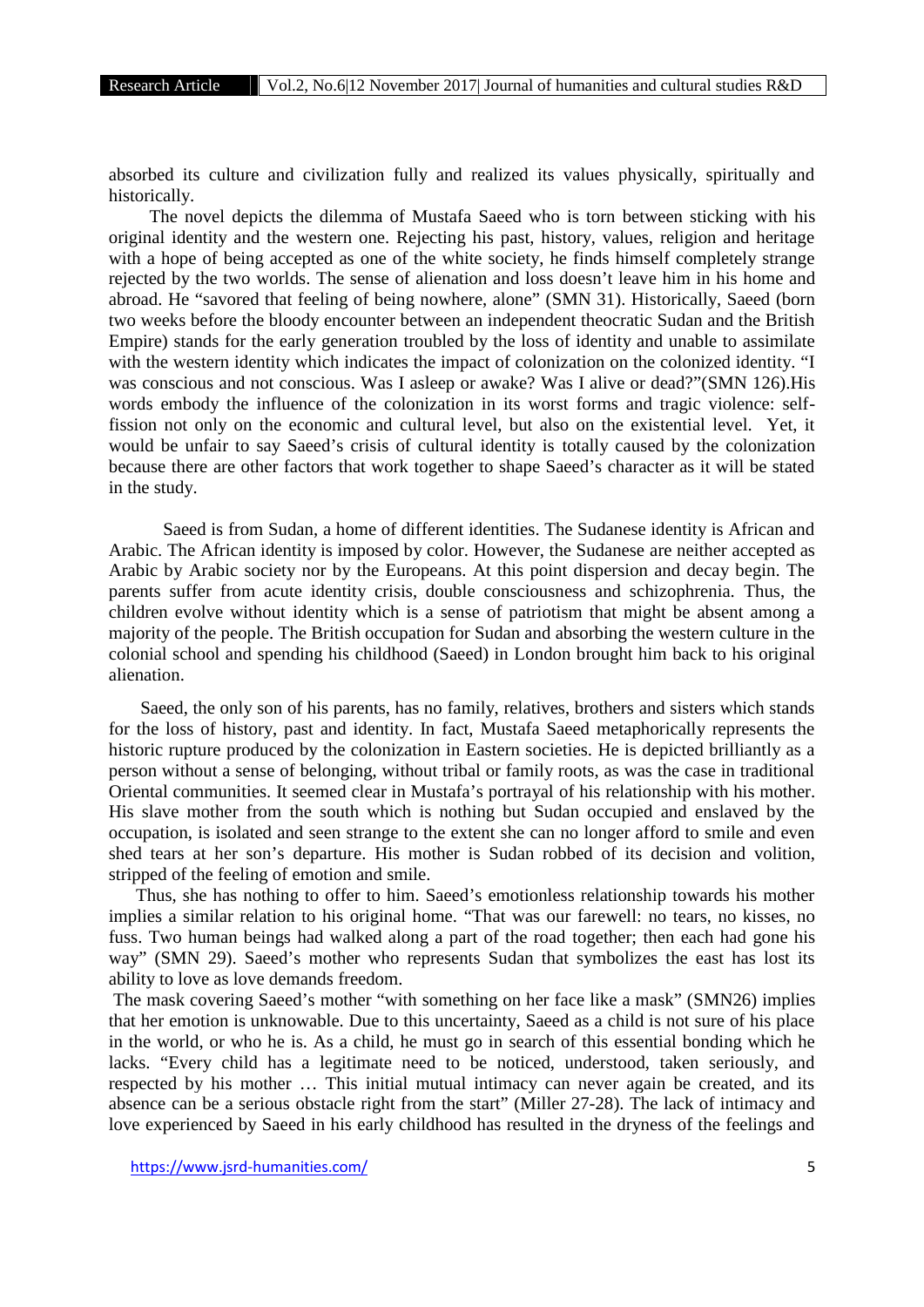love in his world. He expresses his childhood's agony saying he found himself different and impregnable.

> I had felt from childhood that  $I$  — that I was different — I mean that I was not like other children of my age: I wasn't affected by anything, I didn't cry when hit, wasn't glad if the teacher praised me in class, didn't suffer from the things the rest did (SMN 26).

This detachment, even dispassionate rationalization, makes Mustafa Saeed feels different from others, a moral hollow at the core of his being. The absence of parental love that connects one to a place doesn't develop a sense of belonging and the feeling of being. It leads to an identity crisis and split fragmentation. It is true with Saeed who is seen "nowhere" (SMN 43) and whose persistent anxiety results in his "inner death" (Canlı 1). He "becomes indifferent to others and always feels a sense of alienation and depression" (109 Wanru). This indifference is important for mere survival. In short, Saeed is a hollow character who is brought up in an empty context devoid of parental affection and care.

# **Society**

Historically, Arab and African citizens in Sudan presume themselves differently. The southerners are seen as slaves and not a part of Sudan whereas the northerners are masters. Since Mustafa's childhood, he feels that he is not desired in his homeland. He is called the black Englishman which indicates that his exclusion from his nation is based on racial discrimination. Such description is that the southern slave is destined to be just a bondman. Mustafa Saeed's mother "was a slave from the south, from the tribes of Zandi or Baria"(SMN 49 ). This implies that the narrative also sheds light on the question of belonging to a nation that attempts to reject some parts of its citizens. Feeling alone and abandoned by the whole world, he isolates himself and is indifferent to almost everything. His expatriation leads him to cry out "Mustafa Sa'eed does not exist. He's an illusion, a lie" (SMN35). His compound alienation makes him see the countries which he resides and leaves later like a mountain on which he constructs his tent at night and in the morning he takes off the wedge continuing his journey. The place "Was like some mountain on which I had pitched my tent and in the morning I had taken up the pegs, saddled my camel and continued my travels" (SMN 29). His teacher describes him as if he "had come out of the jungle for the first time."(SMN 76) exhibits his alienation. Though he absorbs western values, it doesn't help him to cross the alienation or compensate the spiritual introspection which he lost in his original place. When he comes back to search for the peace of mind, he doesn't find it. He comes as a stranger and lives there as a stranger (SMN 80).

In an attempt to assert himself, he accepts the offer to join the colonial school at the time people thought of school as places of evil. In fact, People of authentic Sudanese roots rejected colonial education. However, due to the absence of identity, nothing deters Saeed from his decision. He "absorbs Western civilization" (SMN 35). In fact, Mustafa is intentionally shaped by the colonizer. The goal of colonial educational messages is to erase the original identity completely. The colonizers' aim can be achieved through internalizing to the colonized the civilization and values that contradict with his original identity. Thus, colonization aims at creating agents that suck up its heritage and beliefs blindly. This hint is made obvious from the hat placed on Saeed's head by English solider that swallows Saeed's face. "He dismounted and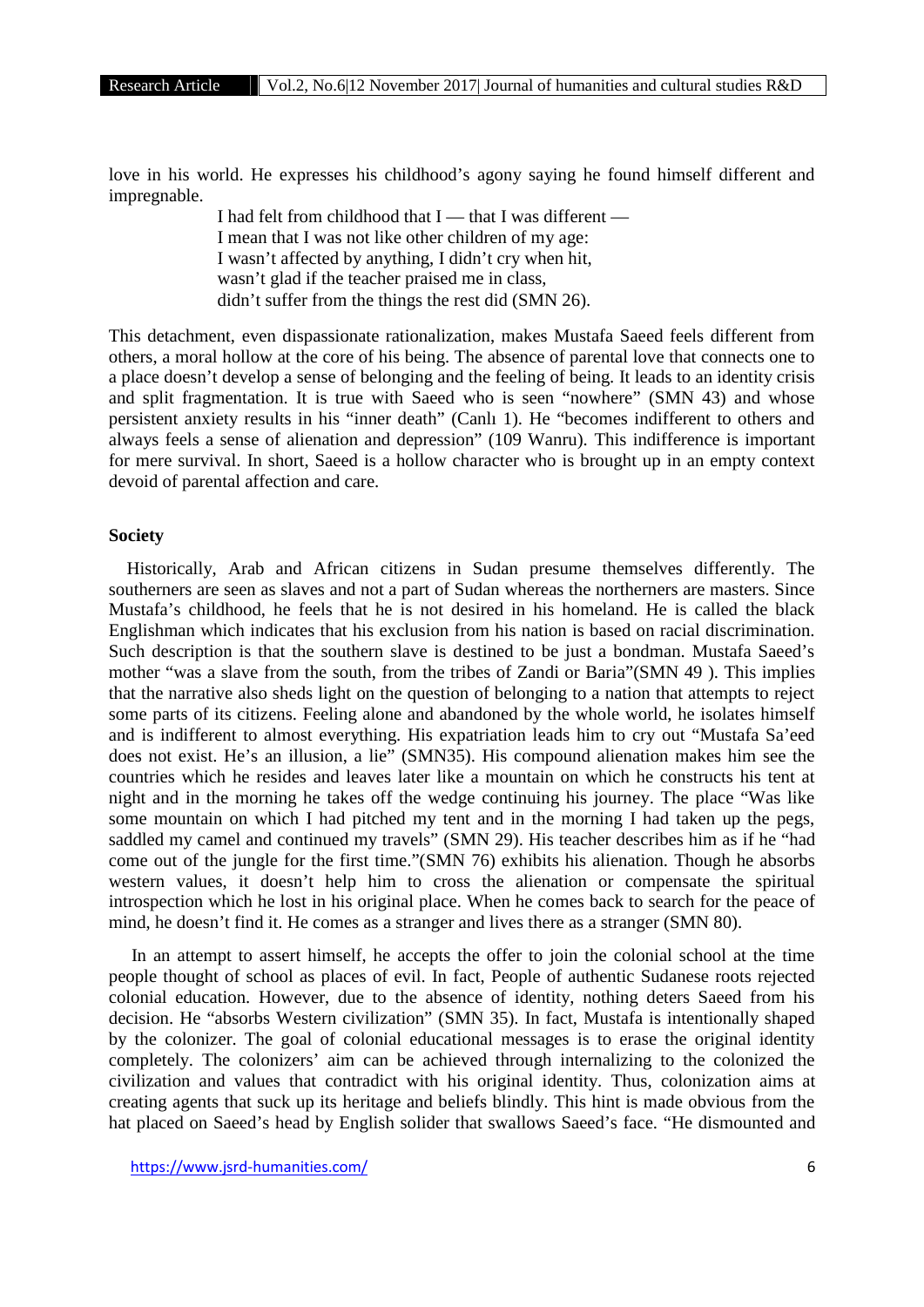placed it on my head and the whole of my face disappeared inside it" (SMN 27). Thiong'o says the colonial education

> Annihilate a people's belief in their names, in their languages, in their environment, in their heritage of struggle, in their unity, in their capacities and ultimately in themselves. It makes them see their past as one wasteland of non achievement, and it makes them want to distance themselves from that wasteland. It makes them want to identify with that which is furthest removed from themselves  $(3)$ .

It is noticed that the colonizer makes use of Mustafa's intelligence and family structure that lacks genuine Sudanese roots. Saeed's tribe lives between Egypt and Sudan belonging to neither country. Such background of his parents suggests dissociation from real Sudanese identity which means Saeed has no loyalty towards Sudan. Thus, Saeed was given more importance than others. Sending him to Egypt and then to London is not random, but already planned to act as an agent of colonial dominance in Sudan. It seems that the colonization's policy is the same as that in India to leave "a class of persons Indian in blood and colour, but English in tastes, in opinions, in morals and in intellect" (qtd. in Bhabha 87). Mustafa transformation is almost complete when "The tone in which the masters addressed him was different from that in which they talked to us"( SMN 47).The way he was received in Egypt by Mrs. Robinson shows his strong desire for the total assimilation with the new adopted culture. "I am South that yearns for the North and the ice" (SMN 108). This shows Saeed's association with the west rather than his homeland. Actually, Saeed's strange nature and absorbing western civilization isolate him from the world of his society.

#### **Mustafa's Journey**

Mustafa's belonging to his original homeland is shallow. He was not concerned with his land or its worries. He "was cold as a field of ice, nothing in the world could shake me" (SMN 28). His relationship with his mother that stands for his relationship with his hometown is strange. "It was as if she were some stranger on the road with whom circumstances had chanced to bring me"( SMN 26). The absence of belonging causes Saeed's trauma. From Saeed's background, it is not surprising to hear Saeed says he has the feeling of being free (SMN 26) with no ties to the traditions that guide him. So, Saeed begins his journey of search towards the north starting his destination from Khartoum to London via Cairo; and then back to hometown.

Apparently, his journey is to pursue his study, but it is a quest for his identity. His journey is not away from homeland. On the contrary, it is homecoming and stability. During his departure to London, he never sheds tears or feels sad "I was not sad. "My sole concern was to reach London, another mountain" (SMN 31). To him, London is his unvisited homeland which is familiar to him" "I immediately felt an overwhelming intimacy with the sea"(SMN 31). Mustafa's feeling has nothing to do with a change of a place. To him the change of place is not felt but imagined. The way he departs his place to Egypt is emotionless. "I packed my belonging in a small suit-case and took the train. No one waves to me and I spilled no tears at parting from anyone" (SMN 28). This contradicts some researchers' claims that say Saeed's journey to London is to take revenge on the colonizer. Moreover, a normal person does not take a woman to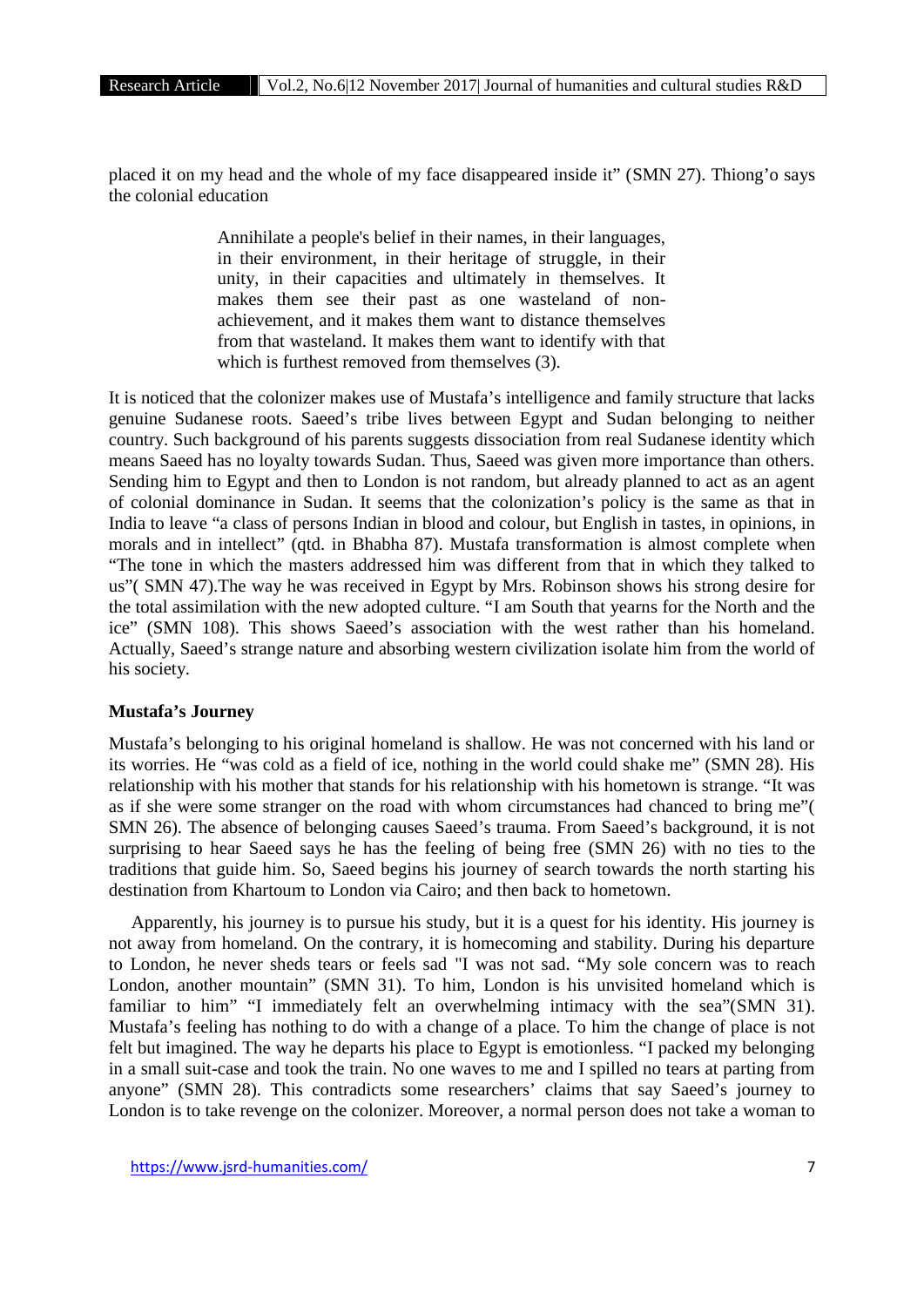retaliate. His closed room in Sudan full of books in English is another evidence of his attachment to England and its culture.

#### **Mrs. Robinson in Egypt**

Mrs. Robinson has a big influence on his upbringing and education. Through her, he absorbs English culture "From her I learnt to love Bach's music, Keats's poetry; and from her I heard for the first time of Mark Twain" (SMN 32). His seriousness and achievement show his influence in English culture. Mrs. Robinson teases him about his intellect "Can't you ever forget your intellect?" (SMN 32). His feeling of ingratitude towards anyone who gives him a helping hand reflects the policy of the colonizer who makes the colonized unable to do anything. "I had no feelings of gratitude; I used to take their help as though it were some duty they were performing for me"(SMN 28). This can be seen as the first indication of the central consequence of Saeed's attempt at assimilation in the West; an attempt that correspondingly distances him from his people and culture. As Frantz

Fanon says

Every colonized people—in other words, every people in whose soul an inferiority complex has been created by the death and burial of its local cultural originality—finds itself face to face with the language of the civilizing nation; that is, with the culture of the mother country. The colonized is elevated above his jungle status in proportion to his adoption of the mother country's cultural standards. (9)

By getting themselves assimilated with the values of the whites, Afro-Arabs deny entirely their being which is a product of the values, faith and history. Thus, as they expose themselves to intense conflict and confusion as it happens with Saeed.

#### **London**

Upon his arrival to London, Mustafa Saeed realizes that his accent in English is not like that of the English people. "I now heard language for the first time is not like the language I had learnt at school" (SMN 32).That indicates that England is not his unvisited home. Yet, he tries to assert himself with a hope of being integrated into English society. He achieves a great academic success and even becomes more than native English.

To please the whites, he sacrificed his original heritage, religion and belonging and if his life were asked he would never hesitate. This can be manifested when Jean Morris asks him to give her the old Arabic manuscript, the prayer rug and the rare vase in return for sleeping with him. However, she throws the manuscript and the prayer rug into the fireplace and hits the vase on the ground (SMN 118). After stripping Saeed of all his belongings, she kicked him in a sensitive place between his thigh and he fainted. At that time he "remembers his "mother" (SMN 119) who is nothing but his homeland. Jean's conduct exposes Mustafa's search for his ancestor and roots. Saeed understands that no amount of schooling would make him one of the white society as he is still fundamentally and culturally seen as the other. He feels he is inferior to them due to his color.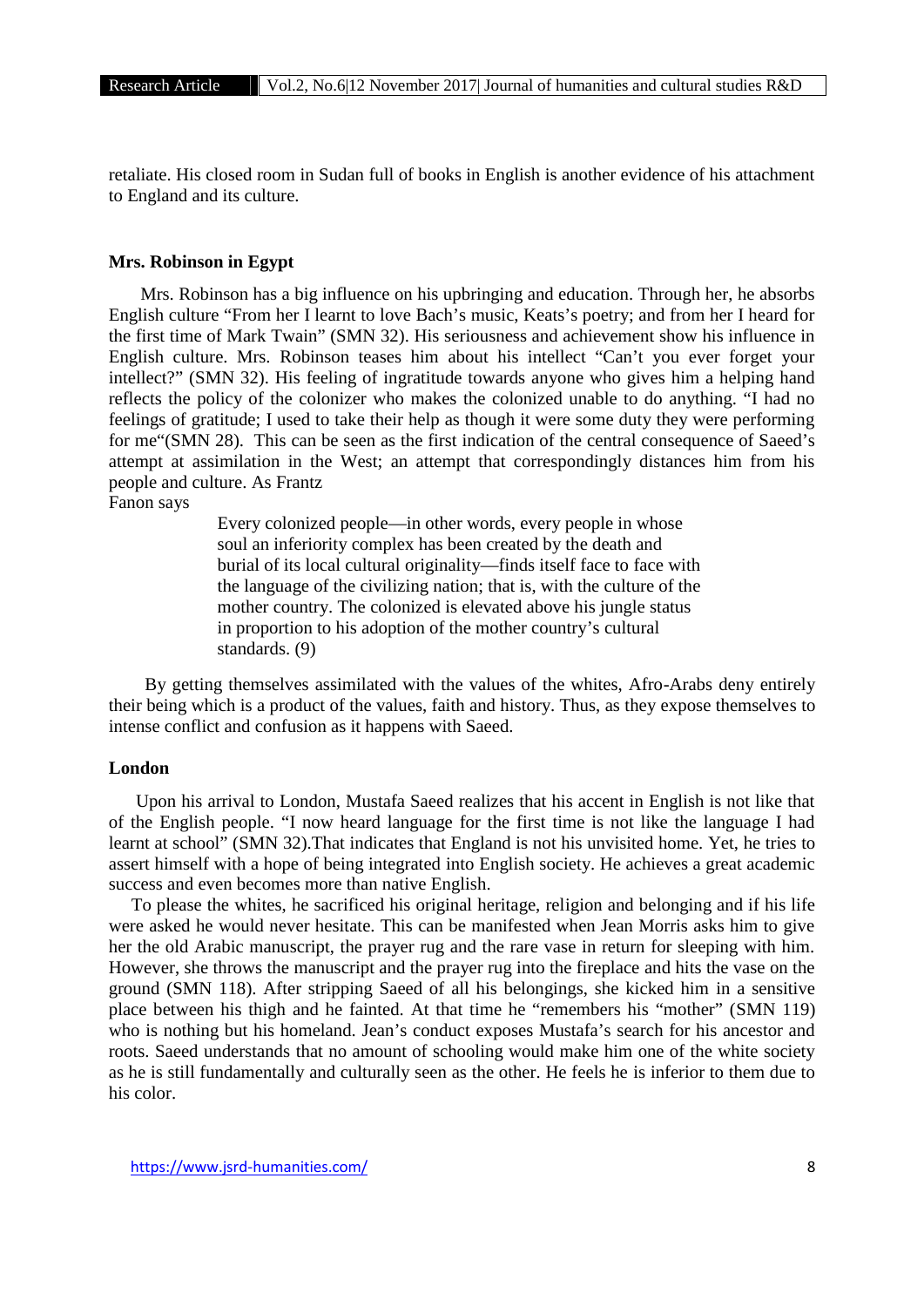Being 'black' in Britain is about a state of 'becoming' (racialized); a process of Consciousness, when colour becomes the defining factor about who you are. Located through your 'otherness' a 'conscious coalition' emerges: a self-consciously constructed space where identity is not inscribed by a natural Identification but a political kinship. Now living submerged in whiteness, physical difference becomes a defining issue, a signifier, a mark of whether or not you belong. Thus to be black in Britain is to share a common structural location; a racial location. (qtd. In Weedon 74)

To escape from the sense of inferiority and alienation, he turns to women. His relationship with ladies can be seen as a way of getting a sense of belonging and acceptance in the English society. However, his relationship with the ladies is based on contempt and exploitation. Ann Hammond who exploits Saeed Sexually left a small paper before her suicide in which she writes "Mr Sa'eed, may God damn you."(SMN 34).The small paper means continuity of European contempt and demean of others, the east. Isabella Seymour says "My mother,' 'would go mad and my father would kill me if they knew I was in love with a black man" (SMN 106). Jean Morris who stands for Europe left no stone unturned to humiliate Saeed and to destroy his history. She reduced him to his former state colonized and victimized.

To her, he is ugly and loathsome "You are ugly. I've never seen an uglier face than yours." "(SMN 33).Here, Mustafa Saeed represents the East in general, and the Arab world in particular in his struggle with the imperialist west which colonized the east, and looked down upon it. West abused Eastern dignity and deprived it of its freedom and sovereignty on its land and plundered its wealth, and enjoys it, without giving it the opportunity to enjoy even a little fraction of these blessings. Through Saeed, we come to know "The West won the world not by the superiority of its ideas or values or religion (to which few members of other civilizations were converted) but rather by its superiority in applying organized violence" (Huntington 51).

Saeed who lost everything in exchange for nothing and lived in a world of deception and falsehood "experienced a feeling of ignominy loneliness, and loss."(SMN 119) to the extent he yearns for death as he cannot sustain the battle. In killing his wife Jean, he seeks to kill himself. Only death can relieve him from false personality and from his life full of lies "I am no Othello. I am a lie" (SMN 35). He calls himself a lie as he doesn't belong to any place. He is nothing but a bundle of contradicting selves, known to vary as Khalid, Charles etc. His adaptation of multiple names: Hassan, Mustafa …..that doesn't belong to one language or culture is not a confusion of identity, but a lack of identity. His two persona at night a lady killer and at the day as a scholar reflects his sense of instability due to the lack of identity. This dissociation last for 30 years. Telling a lie to seduce the ladies indicates the fragile identity of the colonized identity and self-confidence. He wants to be executed but he was not granted and he spent seven years in prison. Then, he was set free. "Actually his punishment" in prison for seven years "was nothing more than an affirmation of his poorly developed self- identity" (Canli4). Here, Saeed represents the early generation that "was troubled by the loss of its original identity coupled with its inability to identify with the west, and this identity crisis made them a destructive force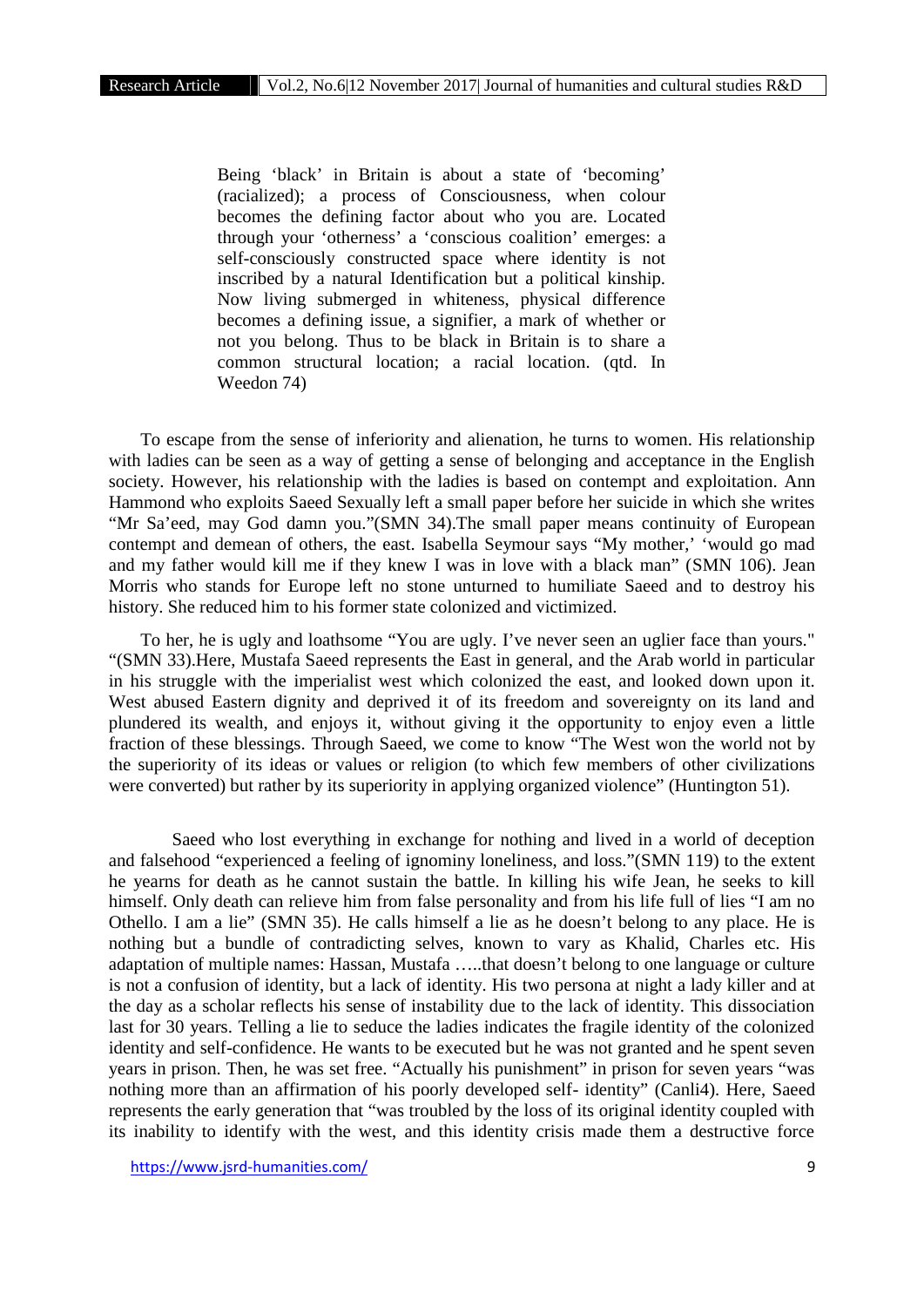everywhere (qtd. in El-Nour 155). At home rejected and abroad discrimination frustrated them. The dual rejection made them an element of destruction.

### **Mustafa Saeed's Return**

It is only through coming back to ancestor and getting rid of the shells of the western culture and blending its essence with the reality of one's country, life becomes meaningful and a whole. Thus, Mustafa comes back to the foundation of culture instead of betraying himself and lying to himself. However, Saeed's return aggravates the crisis that shattered him and splattered his life. He is seen strange even to his wife, Hosna. The matter has caused a sense of loneliness even among his people. He tries to assert himself through distancing himself from his prior experience in Europe. Yet, he was unable to adapt and fully integrate with his local people. Removed from his hometown before he takes up his original identity fully, he was unable to adjust himself completely. He fails to function within his people in social norms. Thus, Mustafa requests the narrator not to allow his sons to travel. He wants his children to grow naturally on their soil among their people. He wants them to imbibe its heritage, history and values as after that they will not be shaken by any challenge.

> to spare them the pangs of wanderlust" if they grow up imbued with the air of this village, its smells and colors and history; the faces of its inhabitants and the memories of its floods and harvestings and sowings, then my life will acquire its true perspective as something meaningful alongside many other meanings of deeper significance. (SMN58)

Saeed failed because the sense of belonging demands support, beliefs in values, traditions and adjustment to the rules and conventions of community; not only to know or to perform them. Saeed is only good at acting. In England, he pretends to be like English and similarly he does in Sudan. He follows his sense not his thinking. His intellect doesn't help him as his problem has to do with beliefs and values shown to us not through the mind but through our hearts and emotions without thinking. He does not show any deep emotion but to die. This means Saeed's life at the village as well as in London is based on a lie. He displays no sense of belonging neither in Sudan nor in London. He finally realizes that it is of no use to keep betraying himself in the village. "It's futile to deceive oneself. That distant call still rings in my ears" (SMN 57).Thus, he disappeared.

Moreover, throughout Saeed's life abroad, he never studied about his history in spite of his authorship or even thinks about his history which is inseparable from identity and essential for a stable and healthy life. Mustafa Saeed's closed room in Sudan shows Saeed's interest in keeping the two identities intact but separately which reflects his tension. One can say Mustafa inhabits what Homi Bhabha calls "the ambivalent world of the not quite /not white, on the margins of metropolitan desire" (92). He remains split between east and west and this is manifested in his rooms in London and Sudan. His dedication in one of his books "To those who see with one eye, speak with one tongue and see things as either black or white, either Eastern or Western."(SMN 114) reflects the tragedy of Mustafa Saeed who stands for the post-colonial society that becomes hybrid and generates split self. The self sees with two eyes, speak with two tongues and sees things black and white together, neither of the East nor West. It means a pure identity has no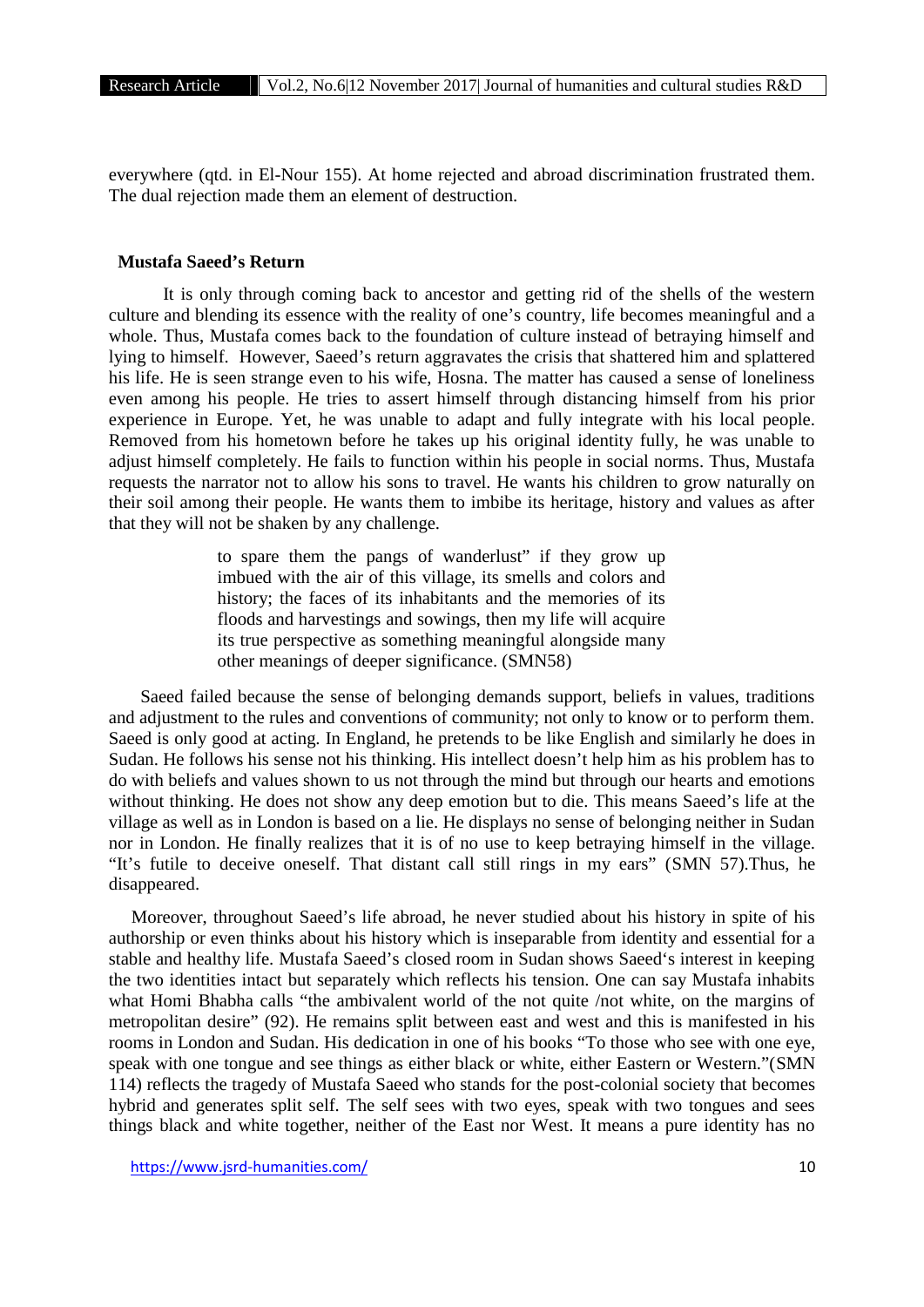place in the post-colonial world. The dedication can be read as a message for coexistence and accepting the otherness as adopting one at the expense of the other will cause a crisis as it happens to Saeed. Salih finds that it is better for human being to work together on coexistence and to tolerate each other in the context of human values. Salih in such quotation criticizes those who see otherwise. Through Saeed's life has been shown the impossibility of living in two cultures simultaneously; and a healthy life demands strong cultural roots in a specific environment.

It can safely be said that Saeed stands for Arabic intellectual crisis and the state of schizophrenia experienced by the intellectual who tries to adhere to his cultural heritage at the same time he wants to keep up with the western civilization. Saeed, who absorbs the western culture, comes into conflict with himself when he comes back home because of his inability to come to term with himself and to adapt to his environment which he left since long years. He was neither able to be English nor to come back to his original civilization. Saeed's lack of authentic Sudanese roots and upbringing, absence of motherly love, his strange nature of makeup, lack of feeling to adjust himself to the rules, beliefs and norms of his community, the division based on racism in Sudan and the impact of colonization have a role in Mustafa's failure to develop a sense of identity.

# **Song of Solomon (1977) (SS)**

The narrative is about Milkman's unaware search for his identity and for himself; a search which stands for Africans' quest for their identity which would heal them from the ghost of alienation and restlessness. Such remedy can be carried on through connecting to the past and ancestors. Morrison says" young black men are doomed to spiritual death and self-alienation unless they read and understand their history" (Washington 10). The novel introduces a portrait of Milkman who is self- alienated and isolated from the whole world around him including his historical and cultural roots. Through the character of Milkman, "Morrison reveals that disordered existence is part and parcel of fragmented ancestral relationships" (Beaulieu 5). In contrast to Milkman is his aunt Pilate who "demonstrates the inner strength that exists when one lives a life fully connected to the wisdom and stories of the ancestors" (5).

The materialistic world which Milkman absorbed doesn't cure him. On the contrary, it enhances his confusion. Milkman's identity crisis lies in adhering to materialism at the expense of his original identity. Giving his priority to property alienates him from the community as he lost his humanity. This reflects the extensive impact of slavery on the African identity and its trauma. His journey of the quest for identity mirrors the struggle of African American culture and history to survive in the white society. It also reflects the displacement and painful agony experienced by the blacks in the USA and the way in which they have been feeling, searching for a meaning for their being and the way in which middle-class African people belittle their poor black people.

The theme of identity is apparent right from the opening line of the narrative and the epigraph. "The fathers may soar. And the children may know their names" (Morrison 10).This line sheds light on the importance of family which stands for identity. The names are emphasized when Robert Smith is not called by his identity but by his personality of his job "Insurance agent" (SS 19).Names' essence is sum up in Morrison's words: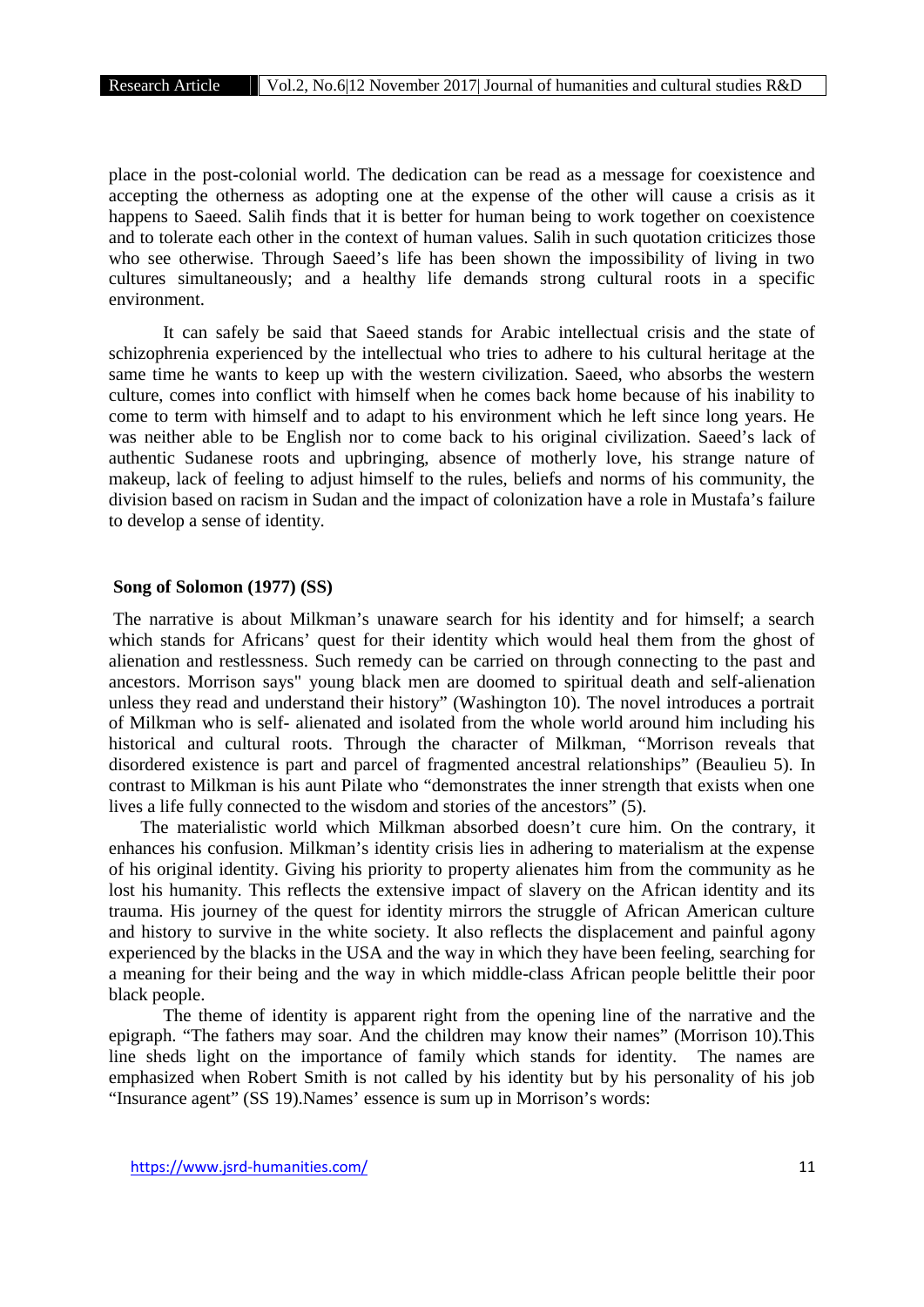If you come from Africa, your name is gone. It is particularly problematic because it is not just your name but your family, your tribe. When you die, how can you connect with your ancestors if you have lost your name? ( qtd.in Selassie70).

In fact, names are "our mask and our shields and the containers of all those values and traditions" (qtd. 70).

Right from the beginning, the question of identity nags Milkman's mind. He wants to know his grandfather's name, but he was left unaware of his real last name. Shockingly, does he come to know that many of his family members are not as he thought they are? Angrily he asks "could not I be a whole man without knowing all that?"(SS 134). Then, he "Question everybody" (SS138). On his way to his aunt Pilate to get clarity, he realizes he was walking in the opposite direction (SS 136) which shows his alienation and loneliness.

> He didn't mean it. It happened before he was through. She'd stepped away from him to pick flowers, returned, and at the sound of her footsteps behind him, he'd turned around before he was through. It was becoming a habit—this concentration on things behind him. (SS 69**)**

The above quotation reflects Milkman's alienation from the world and himself. Concentration on things behind him shows that he is different from either child of his age who has faith in the future. Though he is unconscious, he seems instinctively aware of the importance of the past for he is obsessed with things behind him. Going the direction he was coming from suggests him that they know their past. His uncertainty about everyone around him makes him unsure of whom he is.

The ambiguity is manifested when he shows his hate for riding at the back of the car with his family. He says "riding backward makes him uneasy" (SS 63).This means he doesn't like to walk blindly into the future without knowing who he is and not knowing what to expect. He doesn't know what is interesting to others and what is interesting in himself as "All he knew in the world about the world was what other people had told him" (SS 207). He feels he is the puppet exploited by others for their purposes. "Everybody wants something from me"(SS 362).His parents want him to replace their fathers. Hagar wants to marry him, Pilate wants him to be the leader of the ancestors and his friend Guitar wants him to be a destroyer. This means he doesn't find any model to copy. "He wondered if there was anyone in the world who liked him. Liked him for himself alone"(SS 137).

Detached from his family and rejected by his society, he isolates himself and is indifferent to almost everything. The feeling of inferiority torments him all the time. The haunting painful experience of African people and his parents' transmission torture him leading to his psychological trauma. Milkman finds himself continually pushed into the search for his meaning in life. He "lives the limbo life of the living dead, always struggling" (Mbalia 56) to find a place between his past and present. In an attempt to assert himself, he starts limping psychically due to his psychology unsoundness "he had noticed that one of his legs was shorter than the other" (SS 113). His limping is nothing but his identity created by his mind.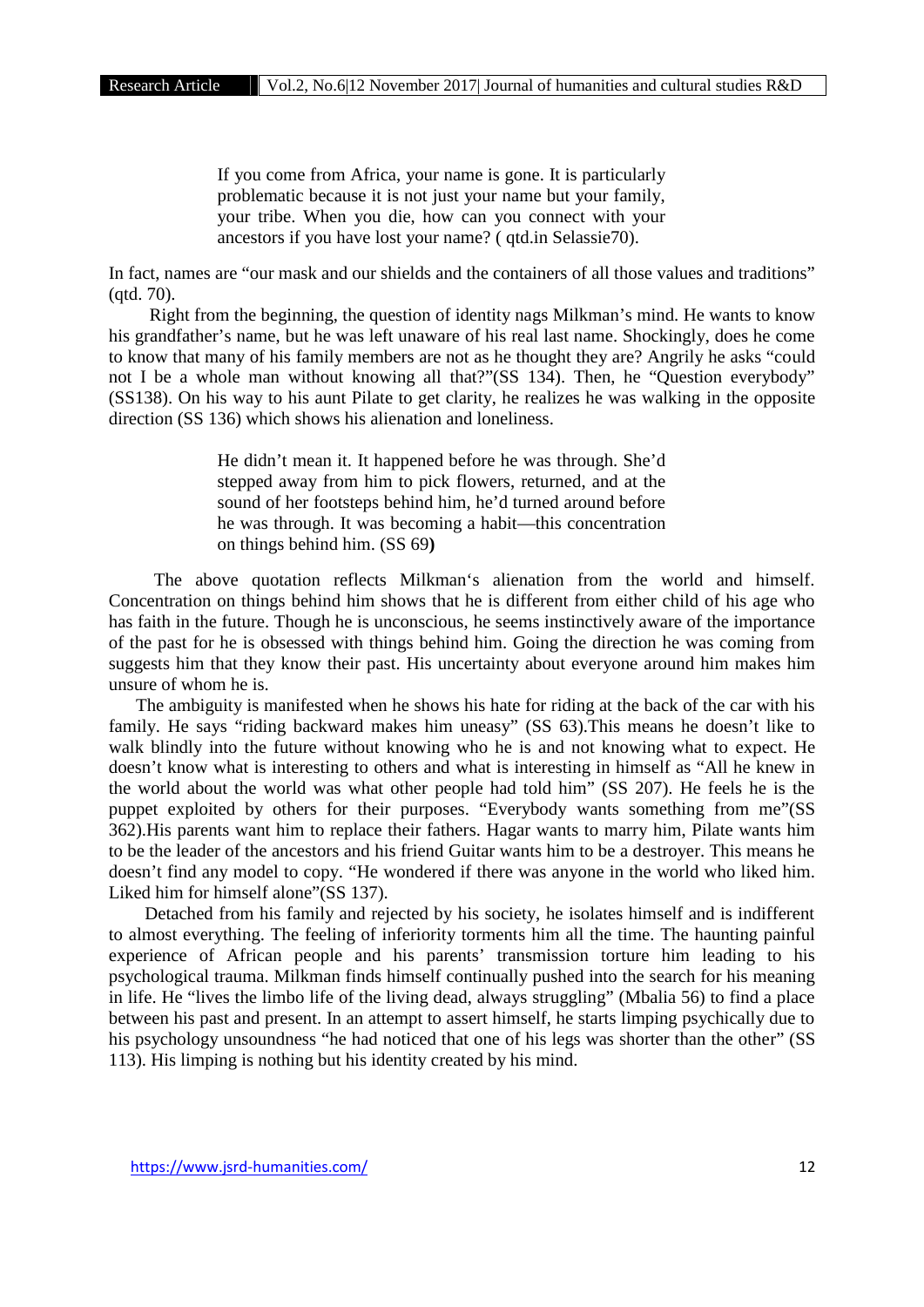#### **Milkman's Parents**

Milkman parent's ill-will towards each other and their suffocating mistakes have created many of the problems that shattered his life and made him lead a life of alienation and confusion. His parents, who are spiritually dead as their name suggests, suffer from the loss of their fathers which metaphorically symbolizes the loss of African past and identity, adopt the western values. This loss influences Milkman's life seen as "some burden had been given to him and that he didn't deserve it" (SS 207).His mother's trivial, unauthentic and isolated world disturbed Milkman. Her encouragement for Milkman to think of what people can do for him reflects the policy of the whites who made the African Americans acknowledge "dying of lovelessness"(SS 254). Her absurdity can be attributed to her loss of her identity and her weakness to assert herself. She is found interested in white values and this can be seen in her table manner despise of Pilate house and her way of life. Milkman deduces that a mother, without a personal identity has very little to bestow.

Milkman's father who is materialistic and who changes his name to become Macon Dead 11 with a hope of getting rid of his slavery identity stands for African Americans who have suppressed their original identity which threatens the identity of African Americans. Milkman, who is more his father than his mother, absorbs his father's motto that money provides identity. He is taught by his father that "own things. And let the things you own own other things. Then you'll own yourself and other people too."(SS 102). Thus, he behaves and thinks like a white man. He looks at people including his mother and sisters in terms of commodity. His attitude towards his mother as a mercenary reminds us of what happened for the Africans when they denied their past in the USA. Moreover, Milkman's disguise of his name seen as a source of shame implies his denial of his identity, gender, history and heritage in exchange of being accepted by the white society.

As a matter of fact, in the absence of appropriate guidance, honesty, and explanation, Milkman has trouble with himself. His lifeless and loveless life at home paralyzes him to develop a healthy relationship with everyone around him. His relationship with others is emotionless, irresponsible and materialistic. Luo Wanru says "losing parents love, Milkman is indifferent to others and always feels a sense of isolation and depression" (109).

#### **Milkman's Relationship with Others**

Milkman's childhood is disfigured by the events that took place before his birth. The racism of his past generation stands behind his alienation. Walking in the street against the flow of the traffic shows his loneliness and that he is unwelcomed by the people around him. His vanity and indifference to others including not only his family but also his poor black friends isolate him from the people. This reflects his isolation from his society not because he is estranged but because he has no sympathy towards the others. Like Mustafa Saeed, he has no deep concern for human relationships since his childhood. He is, as his name indicates, exploits all people around him giving nothing in return. His disconnection from his true identity is manifested in his rejection to return Hagar's love. His selfishness affects all Africans. Hagar's death and the destruction of her reproductive capacity indicate the death of the future generation of African people. Milkman's relationship with his whole family viewed as a bundle of craziness as equal as that with his community. He is indifferent to the racial matters. Upon the murder of Emmett Till,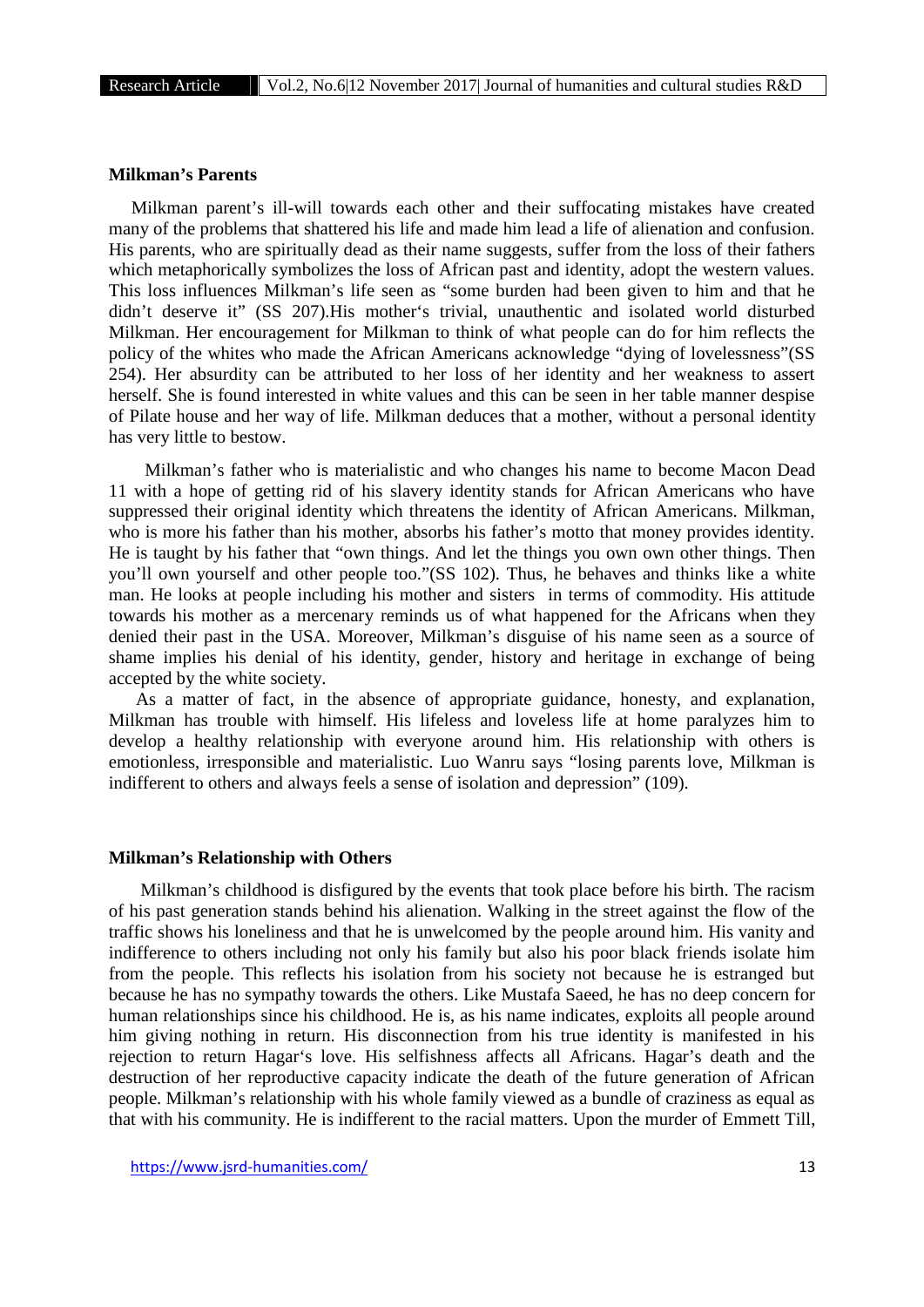he says "Yeah, well, fuck Till. I 'm the one in trouble."(SS 154). In fact, the adaptation of individualism approach by the blacks stands behind the disappearance of the black values. The commitment to materialism leads him to a life of self alienation and isolation. His loss is acknowledged silently when he says nobody was going his way (SS 136).Such restlessness makes Milkman feels that his life is "pointless, aimless"(SS185) just "a garbage pail for the actions and hatreds of other people"(SS207).

Milkman's despise for his name, his surname and his black people reflects his ambivalence towards his racial identity; and the whites world has only aggravated his confusion. Being rejected by both worlds, he finds his whole body "lacked coherence, a coming together of the features into a total self" (124). "The trauma of the cultural displacement within which" Milkman lives, is referred to by Homi Bhabha and others as "unhomeliness."(Tyson 421). He experiences a sense of exclusion and of not belonging as "he had never felt that way, as he belonged to anyplace or anybody" (SS 475) and considers himself "the outsider" (475).

# **Boredom**

Though Milkman has reached the age of thirty, he is aware of nothing except he is getting bored with everything and everyone. "Everybody bored him. The city was boring. The racial problems that consumed Guitar were the most boring of all" (SS 186). Such feeling demands from Milkman to develop his consciousness that allows him to see himself and other African people having the same common identity to establish a strong tie with his community. This can be achieved through getting rid of his materialistic shells and through showering love on his black people.

# **Pilate**

Pilate, Milkman's aunt, stands for African identity existent values brought to America by the forefather "if you ever have a doubt we from African, look at Pilate" (SS 100).She is a metaphor of a pilot who guides Milkman throughout his search for his identity. When Milkman visits her , he was offered eggs, a symbol of rebirth and apples , symbols of knowledge, She sows the seeds for Milkman growth both socially and psychologically through teaching him the values of spiritual African and helps him get rid of his vanity and pride that hinder his development. For the first time in his life, he feels extremely happy at Pilate's house. In fact, she plays the role of a surrogate mother who showers love on him and changes his attitudes towards his name and women. "Now he was behaving with this strange woman as though having the name was a matter of deep personal pride" (SS 75). When she was shot dead by Guitar her blood that spilled on Milkman Dead impels him with a tranquil sense of nirvana and almost baptizes him against the evils of absurd earthly life. Though Milkman becomes absorbed in his aunt's spiritual world, he finds himself torn between his father's world and his aunt's. His feeling of not belonging causes an unstable sense of self. Unable to handle his sense of instability within the confusion of his own world tactfully, Milkman turns to the pretension of indifference as a survival. His restlessness has reached to the extent he even wishes for death. His readiness to die in Hagar's hands is a result of his deep depression with his life.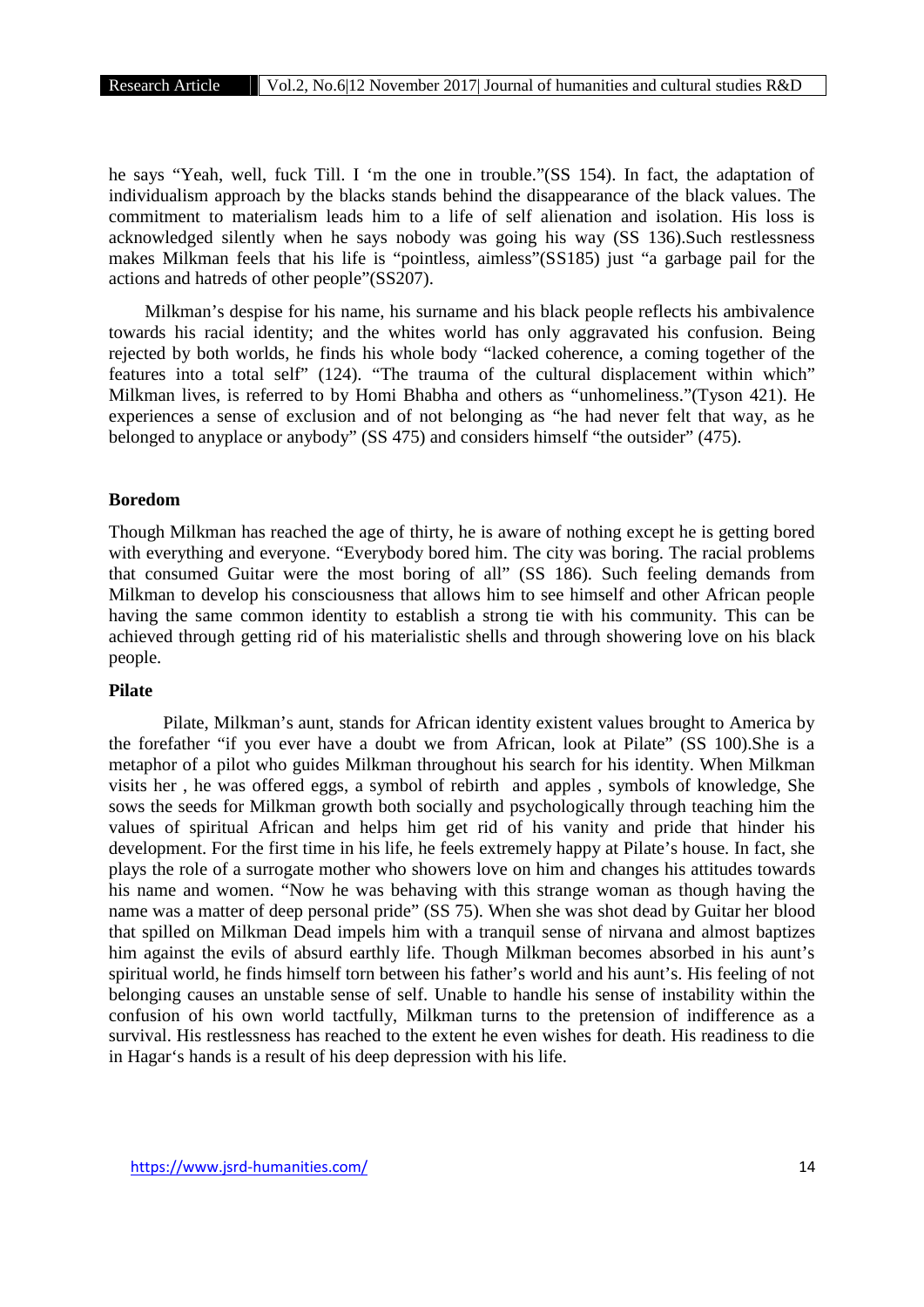#### **Milkman's Journey**

Milkman's dream of flying in his childhood and the image of the white peacock haunt him. Through his friend, Guitar, he comes to know that the peacock stands for materialism he worships blindly "Too much tail. All that jewelry weighs it down. Like vanity. Can't nobody fly with all that shit. Wanna fly, you got to give up the shit that weighs you down" (SS 297). This words enlightened Milkman but he cannot fly without returning to the foundation of his culture. Thus, he decided to search for the gold which turns later to be nothing but a metaphor for his identity and family. Milkman's journey is a metaphor for African American spiritual healing of double consciousness which can be carried out through connection with history.

Through his experience, Milkman comes to know the name of his ancestor "Everybody in this town is named Solomon" (SS 490). Knowing one's name is a metaphor for knowing the past. Through Solomon's song, Milkman solves African American dilemma of place, past and identity (SS 22). His journey which goes through Danville, Shalimar and Virginia and the changes that took place in Milkman represents the marginality experienced by the blacks. At the beginning, his superiority over his people is discarded. To find a place in the whole and to become a whole man, he must get rid of materialistic values. His loss of northern clothes and watch implies his consciousness development to escape from imperialism. He experiences rebirth in Shalimar when Luther and Calvin took him on a hunt. In the woods, he overcomes fear by defeating Guitar's challenge to take his life. In the woods, Milkman leaves his indecisiveness and metaphorically takes flight into self. Changing out of his suit into mildly clothes signifies his spiritual and metaphorical transformation to become a whole man who belongs to a human community. Taking a bath at Sweet house is a symbol of Milkman's rebirth; and signifies Milkman cultural immersion in a traditional black culture. Putting on a new garment at the end is an image of change in both Milkman's behavior and character. The disappearance of limping shows his cure of alienation and development of his sense of identity. His identity "emerges when he allows himself to accept his personal and familial past" (Smith13). It can be said his journey "achieves cosmic wholeness on his epic journey through his connection with his African ancestors and the recovery of their names and family narratives" (Selassie 70). Leaping towards Guitar, who stands for desperation and wildness, but also its joy and humor, Milkman accepts both sides of his conflicting sides that belong to his father and the others that belong to Guitar, Hagar and Pilate. Izgarjan in Shifting Identities in Toni Morrison's Song of Solomon says "Milkman at the end learns to live with the conflicting sides of his identity" (32). Milkman at the end attains what DuBois calls:

> Self-conscious manhood, to merge his double Self into a better and truer self. In this merging he wishes neither of the older selves to be lost. He would not Africanize America, for America has too much to teach the world and Africa. He would not

> bleach his Negro soul in a flood of white Americanism, for he knows that Negro blood has a message for the world. He simply wishes to make it possible for a man to be both a Negro and an American, without being cursed and spit upon by his fellows, without having the doors of Opportunity closed roughly in his face.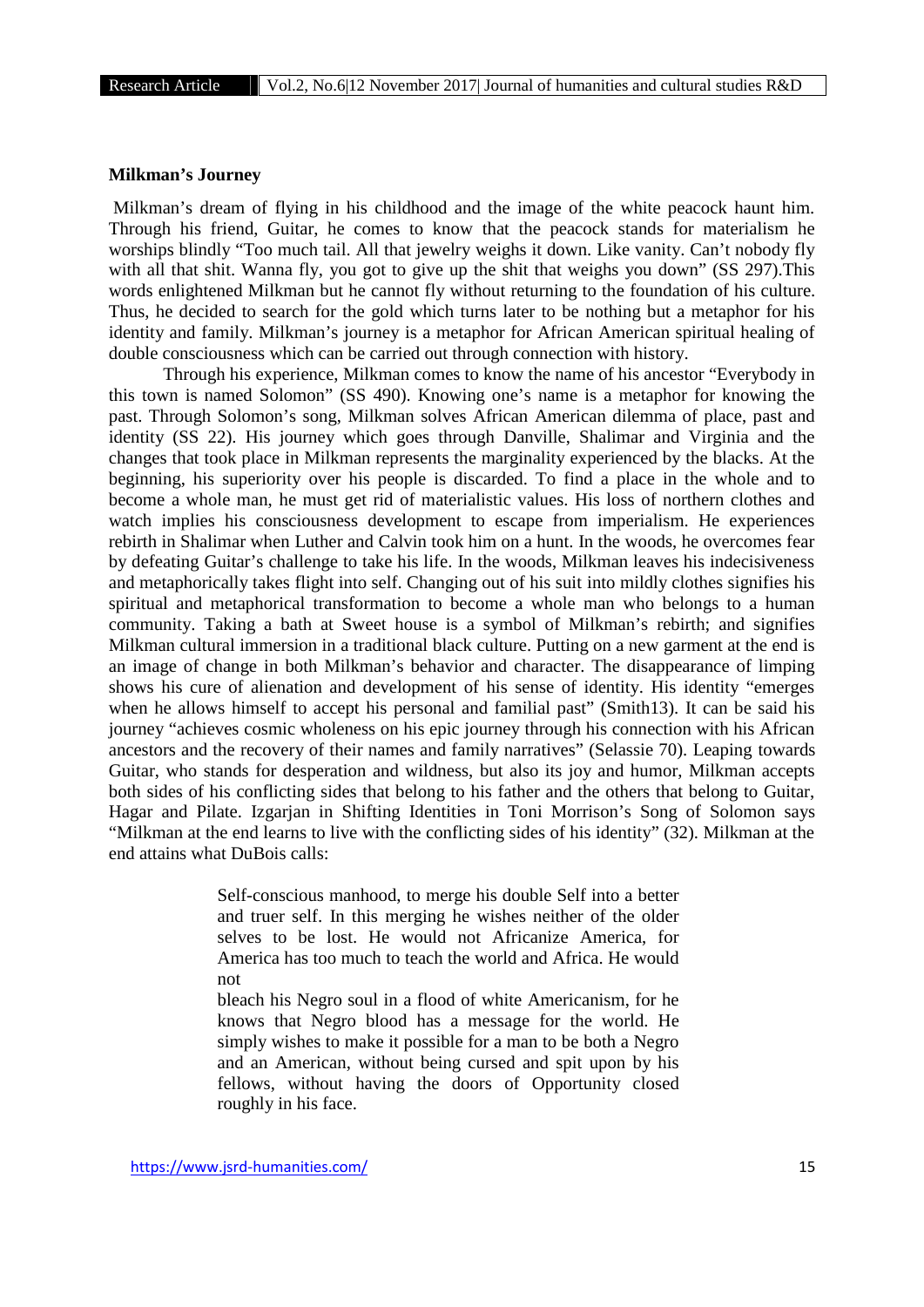# **Conclusion**

The research has examined Afro-Arabs and Afro-Americans' quest for their lost identity. It reflects the African Americans and Afro- Arabs dilemma, the trauma of double consciousness and their attempt to locate themselves within history. The influence of colonization and materialism on societies is shown through the depressing portraits of Saeed and Milkman whose lives and actions sum up everything.

Besides emphasizing the importance of family and community in sustaining identity, the novelists expose the way in which the blacks have been the subject of torture throughout history. The blacks have been stripped of all aspects of humanity and their original identity; and in return they are fed on the myth of the white superiority and internalized to the values and civilization that contradict their original beliefs, ideas and values. This leads to identity crisis which causes many of psychological conflicts, recurring frustration and culminated in awareness of unknowing whom they are. Saeed and Milkman are victims of such policy and a case of schizophrenia. Fascinated by the west (Saeed) and in order to better himself socioeconomically (Milkman), both characters absorb the white values with a hope of being accepted by the white society. To satisfy the whites, they sacrifice their past, morals, heritage and values to the extent they become more than English and American. However, they are evaluated and seen through the eyes of the whites who believe in their superiority over the blacks. The double consciousness affects their thinking, feeling and conduct negatively. They suffer from a marginal existence as outsiders due to their hybridity. Such internalized intermingled legacy is the source of illness in both novels. Rejected by all humanity in general, the protagonists lead a life of alienation which is worse than death itself. Their restlessness makes them wish for death.

To escape from the sense of instability, confusion and alienation, both turn to the pretension of indifference as a survival. They also turn to ladies not to satisfy their lust, but to escape from the sense of inferiority. Saeed's multiple names used to seduce the ladies reflect not his confusion but his lack of identity. His lies also indicate the fragile identity of the colonized that is a product of the falsehood and deception of the whites.

Both protagonists finally agree where the future must be and where their real existence can be imposed. Their wholeness can be fulfilled only through returning to their roots. Absorbing the white culture just leaves them always struggle against their being. Their journey in search of their identity from south to the North and back (Saeed's journey) and Milkman's journey to the south reflects the painful agony and racism experienced by the blacks throughout history. It also shows the lies and the deception of interest in colonial ideologies and materialistic philosophy by way of emphasizing the destructive impact through their concern for human relationship. Saeed and Milkman's relationship with others hurt them and causes their death.

It seems that the novelists attempt to arouse people's sense of pride for their history, values, past and roots; and never to be afraid or shamed of whom they were as it is the only way that sustains their healthy life away from the world of dilemmas. The past and a sense of independence are essential for healing double consciousness and for establishing a strong identity. Past is interdependent in the present and vice versa as Eliot rightly points out in his Tradition and Individual Talent. This means we cannot enjoy a lofty life at the expense of the history as that will make us just monster followers fighting against ourselves. Teaching our generation with a true knowledge of our past helps create a consciousness and a sense of community needed for future. This role has been played by Pilate, a symbol of African identity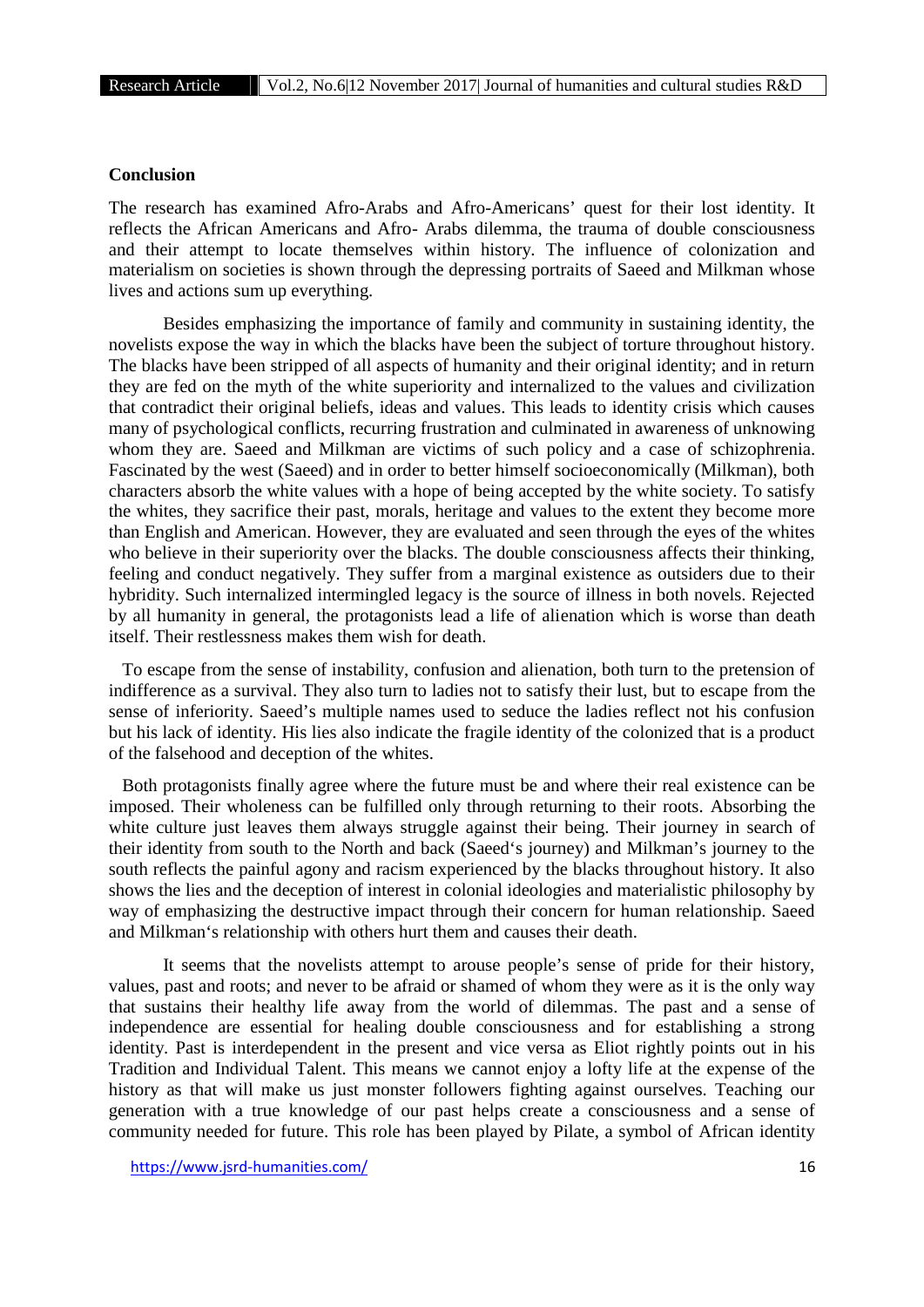that guides Milkman to be a whole. Beside the central message of pride in culture and heritage, there is also a message of inclusiveness and tolerance as implied in Saeed's dedication in one of his books.

Milkman who has been inspired by his aunt and purified by his experience during his journey gets rid of the shells of materialism that hinder his development; and adjusts himself to beliefs, rules and conventions of the black community. Then he finds himself accepted as one of them. Yet, it should be noted that Milkman's journey to the south doesn't mean embracing his original identity entirely and abandoning the northern as experience becomes internalized. He just adopts the best from his early experiences and preserves his native roots. He becomes a whole only when he allows himself to accept his personal and familial past. However, the ending of Milkman is mysterious. His leaping towards Guitar "If you surrendered to the air, you could ride it" (SS544) raises a question mark whether he dies or flies. In fact, the novel opens with Mr. Smith's suicidal leap and ends with Milkman leap. Yet, Milkman's leap is not towards death but towards life as he finally becomes aware of himself and his place in history. He is no longer dead. His leap is just "a figurative leap into the past" (Beaulieu 21). Opposite to his success, Saeed fails to develop a sense of identity. He attempts to integrate himself with his people through distancing himself from his past, a thing which aggravates his alienation. This distance is manifested in his locked room which suggests his alienation and his inability to get rid of the western influence which becomes internalized.

Apparently, he has lived physically with the villagers, but spiritually absent. Uprooted from his home before he absorbs his identity completely, he couldn't identify himself with his people. Belonging demands a strong belief in tradition, history, past and values. It is not enough to know them and to perform them. Saeed only learns how to act such roles. In Sudan, he pretends to be Sudanese and in England as English. He is not entirely African, not English not Arabic. His intellect doesn't help him as his problem has to do with beliefs and values shown to us not through the reason but through our hearts and emotions without reasoning. He is like a rubber as he describes himself and remains as a rubber till the end. A rubber bounces but it doesn't come back to its first place. Like a rubber, Saeed has no real strong roots to tie him down and he never attempts to think or to search for his past despite his authorship. May be, he is afraid of enslavement as his mother is a slave from the south. His life in Sudan is like that in England based on a lie and illusion. His marriage and children couldn't cure him of the influence of the whites. He always yearns for the north. In his letter to the narrator he mentioned more than once that he could not resist the North. "But mysterious things in my soul and in my blood impel me towards far away parts that loom up before me and cannot be ignored" (SMN58). "That distant call still rings in my ears. I thought that my life and marriage here would silence it" (58). From the above quotations it can be inferred that Saeed's destination after his sudden disappearance from the village right after the flood is towards Europe again.

In a nutshell, it can be said that Mustafa Saeed represents Arabic intellectual crisis and a case of schizophrenia experienced by the intellectual who tries to adhere to his cultural heritage. At the same time he wants to keep up with the western civilization. Saeed, who absorbs the western culture, comes into conflict with himself when he comes back home because of his inability to come to term with himself and to adapt to his environment which he left since long years. He was neither able to be English nor to come back to his original civilization. Saeed's lack of authentic Sudanese roots and upbringing, his lack of motherly love, his strange nature of makeup and absence of feeling to function within acceptable social norms in Sudan and in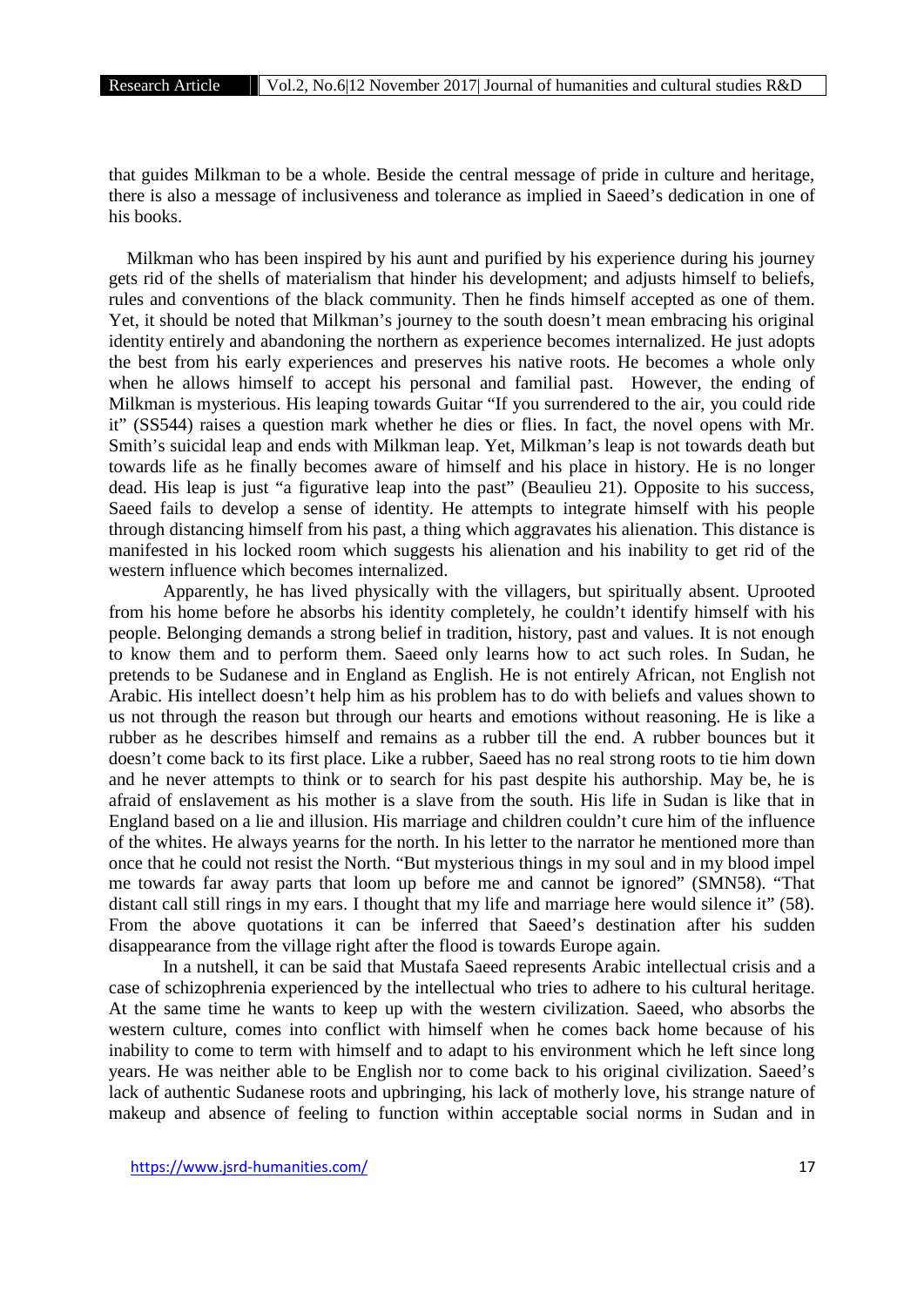London, the division based on racism in Sudan and the influence of colonization stand behind his failure to develop a sense of identity.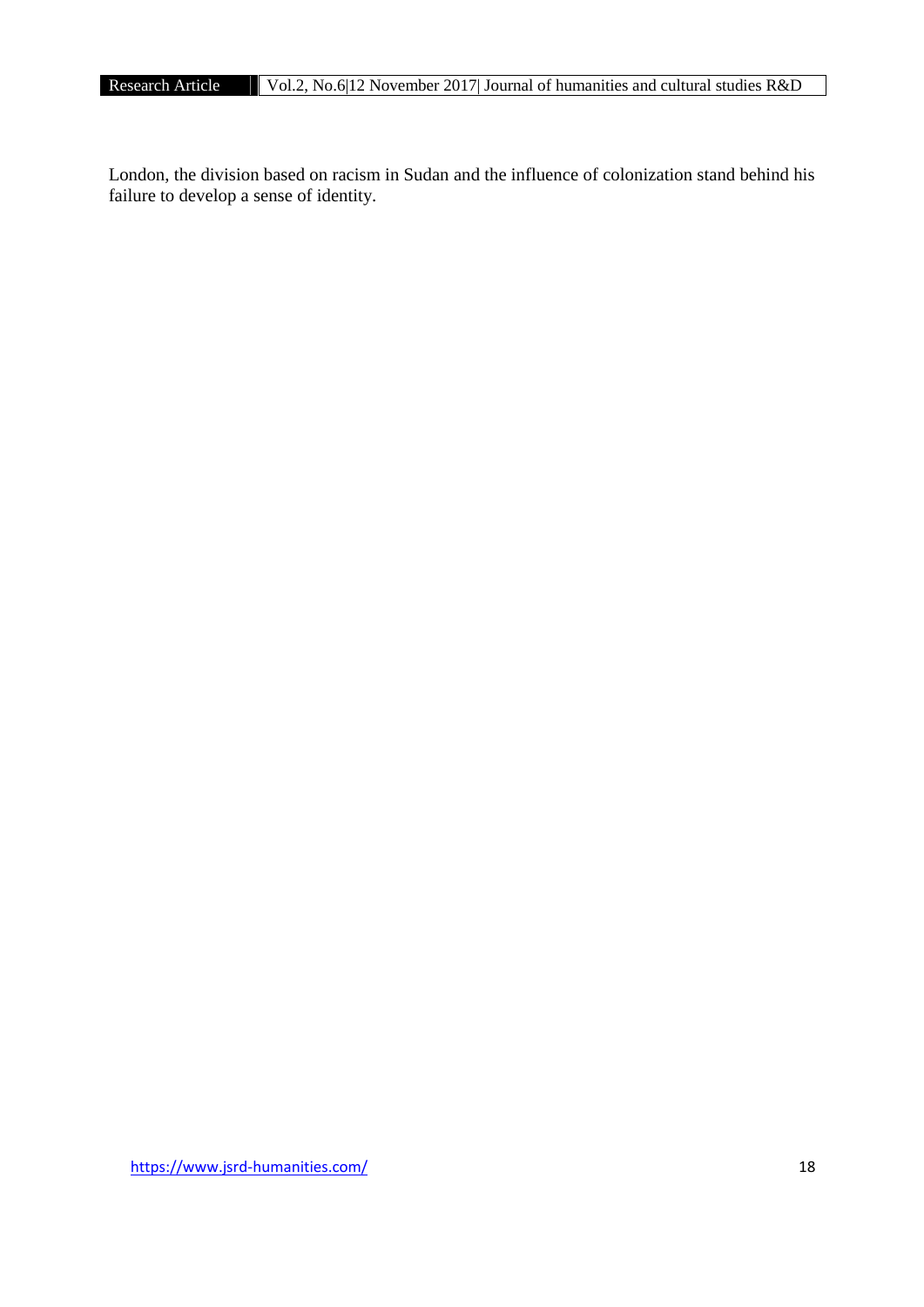### **Works Cited**

- 1. Beaulieu, Elizabeth Ann, ed. The Toni Morrison Encyclopedia. London: Green Wood Press, 2003.(pp.5-21).
- 2. Bhabha, Homi K. The Location of Culture. London and New York:Routledge, 1994.(pp.87-92)
- 3. Boullata, Issa J. "Encounter between East and West: A Theme in Contemporary Arabic Novels." Middle East Journal. 30. 1 (Winter 1976): 49-62.(pp.49)
- 4. Canlı, Gülsen. "Postcolonial Novel: Quest for Home."27 Feb 2017. http://jas.cankaya.edu.tr/gecmisYayinlar/yayinlar/04dec/gc. (pp.1)
- 5. Das, Soma. "Quest for Identity: A Major Concern in the Life and Literature of African- Americans." A journal of Humanities & Social Science Vol.1. No. 1(2012): 82-88.(pp.84)
- 6. Descartes, Rene. Discourse on Method and Meditatns. Trans. Elizabeth S. Haldane and G R.T. Ross. NewYork: Dover Publications,Inc., 2003.(pp.24)
- 7. DuBois, W. E. B. The Souls of Black Folk. Ed. Brent Hayes Edwards. New York: Oxford University Press , 2007.(pp.9)
- 8. Fanon, Frantz. Black Skin, White Masks. Trans. Charles Lam Markmann. London: Pluto Press, 1952.(153-9)
- 9. El-Nour, Eiman Abbas Hassan. The Man from the Village Tayeb Salih and the Quest for Sudanese Identity. Diss.University of London, 2003.(pp.8-155-181)
- 10. Izgarjan, Aleksandra. "Shifting Identities in Toni Morrison's Song of a Solomon". Working Papers in American Studies. Ed. Jelena Šesni and Sven Cvek. Zagreb: Croatian Association for American Studies, 2014.(pp.32)
- 11. Kapoor,S.D."Freedom and Identity in Dalits and African Americans". New Directions In Comperative Literature. Ed. Badode, Rambhau, Afzal Khan and Arvind. Mardikar .Delhi: Macmillan India Ltd., 2007.(pp.187)
- 12. Huntington, Samuel **P.** The Clash of Civilizations and the Remaking of

**i.** a World Order. New York: Simon & Schuster Inc, 1 996.(pp.51)

- 13. Mbalia, Doreatha Drummond. Toni Morrison's Developing Class Consciousness.<sup>2nd</sup> ed. United States of America: Susquehanna University Press, 2004.(pp.56)
- 14. Miller, Alice. The Drama of the Gifted Child: The Search for the True Self. Trans. Ruth Ward. 3. New York: Basic Books, 1997.(pp.27-28)
- 15. Morrison, Toni. Song of Solomon. New York: Vintage Books,a division of Random House, Inc, 2004.
- 16. Muhammadiyya, Ahmad Saeed, ed. Al Tayeb Salihab:abqari al-riwayya al-rabiyya (The Genius of the Arabic Novel). Beirut: Dar AL awda, 1976.
- 17. Salih, Tayeb. Season of Migration to the North. Trans. Denys Johnson Davies. New York: New York Review Books Classics, 2009.
- 18. Selassie, K Zauditu. African Spiritual Traditions in the Novels of Toni Morrison. Florida: University Press of Florida, 2009.(pp.70)